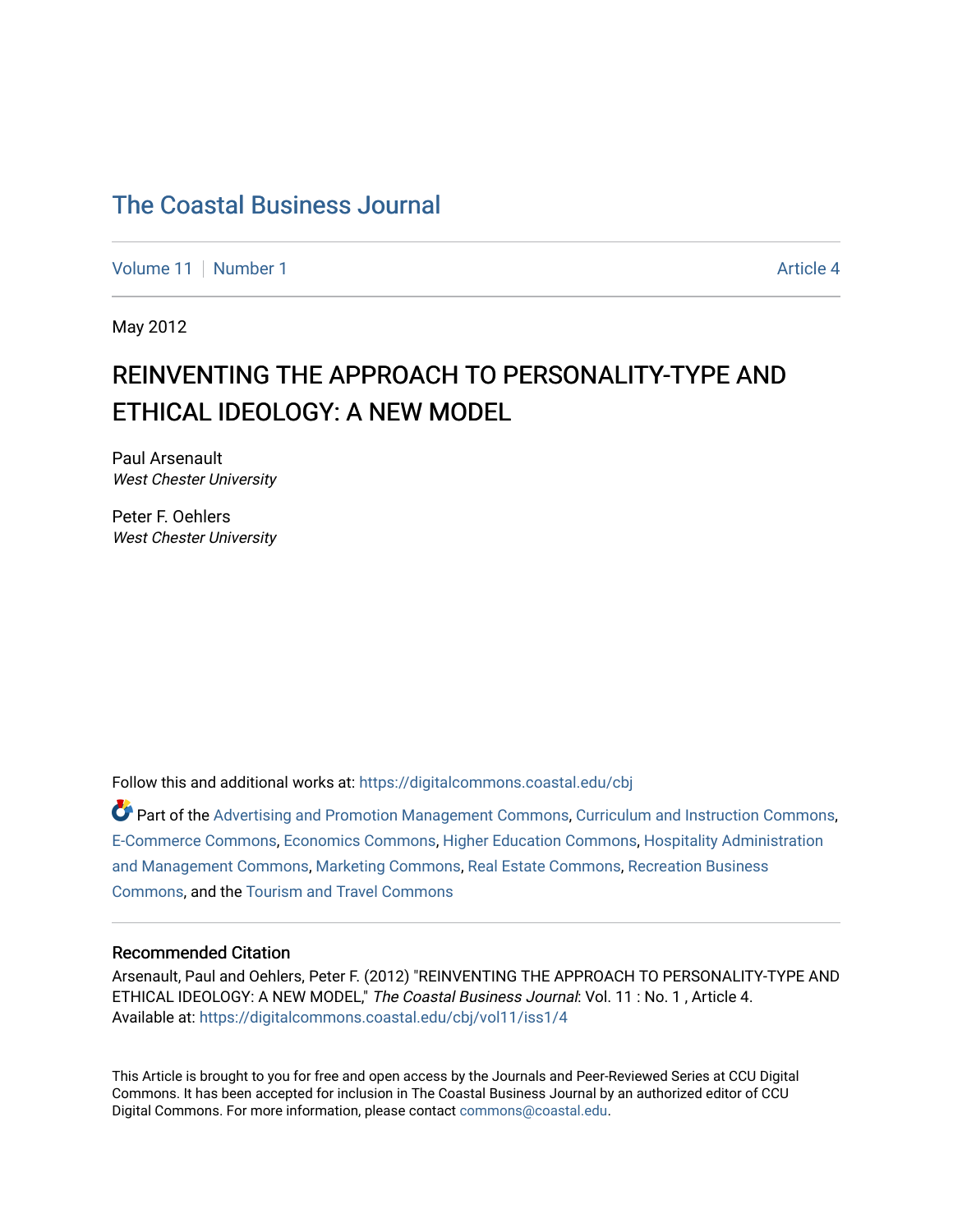

*Spring 2012 Volume 11, Number 1*

#### **REINVENTING THE APPROACH TO PERSONALITY-TYPE AND ETHICAL IDEOLOGY: A NEW MODEL**

Paul Arsenault, West Chester University, [parsenault@wcupa.edu](mailto:parsenault@wcupa.edu) Peter F. Oehlers, West Chester University, [poehlers@wcupa.edu](mailto:poehlers@wcupa.edu)

#### **ABSTRACT**

As unethical managerial behavior is increasing, people are looking to understand why. The result has led to a lack of trust in managers. One area being explored is managers' ethical behavior. Based on previous models, the relationship between ethical ideology (idealism & relativism) and the Myers-Briggs Type Indicator (MBTI) is examined. Results show a significant relationship between idealism and the mental function (cognitive style) and dominant auxiliary function of the MBTI. In addition, the most innovative result shows a more salient model by combining ethical ideology and the dominant-auxiliary function. This new model strengthens the relationship between personality type theory and ethical ideology.

Key words: personality-type, ethics, personality, Myers-Briggs type instrument, ethical ideology, idealism, relativism

Business ethics has garnered increased attention in recent years, especially with worsening economic conditions during the past few years. Scandals such as Bernard Madoff's ponzi scheme, Wall Street banking scandals like at AIG and Bear Stearns and the environmental event with British Petroleum have raised concerns about whether there is an ever increasing widespread epidemic of unethical behavior in business organizations. People are suggesting that these incidents are the result of greed, unfair treatment of workers, fraudulent accounting practices and other unethical behaviors. These incidents point significant to why people harbor a declining lack of trust in top executives (Poldolny, 2009).

There are significant costs to unethical behavior. Osland, Kolb, Rubin, & Turner (2007) state the costs can range from loss of revenue due to customer defections, to the decreased ability to borrow money, and even to the termination of careers. There are many reasons for these high costs, but the focus has been the lack of management knowledge of ethics. Many factors have been raised as to why this lack of knowledge exists. One factor has been the reluctance of managers to discuss the ethical aspects of decision-making due to their own lack of training in or awareness of ethics (Bird & Waters, 1989). Another factor is how personal characteristics affect ethical decision-making. Drucker (2007), in his seminal article on managing oneself, emphatically states that an instrumental component of achieving excellence is a personal knowledge of one's own ethics.

Pressure for reducing the frequency of unethical behavior has also been placed on business school curriculums. Podolny (2009) states that he is angry that there is a lack of attention to ethics and value-based literature in these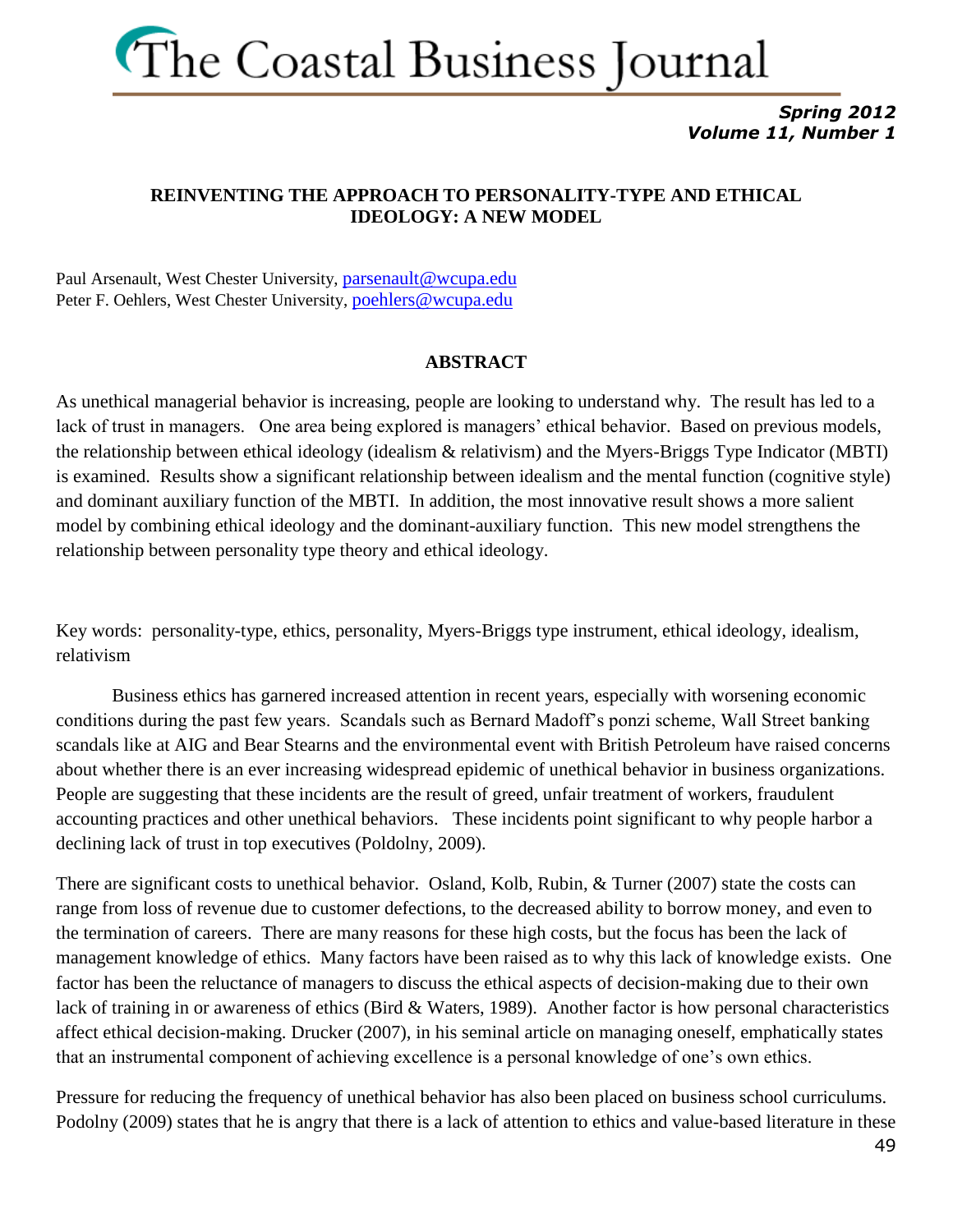#### *Spring 2012 Volume 11, Number 1*

curriculums. One major reason for not teaching values and ethics is the lack of expertise in the area. Korn and Light (2011) state that in one study conducted by a major university, soft skills subjects such as ethics and decision-making are covered only in 10% to 15% of the classes. The authors go on to state, "Business schools are falling short where it matters most. " (p. B10). The lack of teaching and/or incorporating ethics into the curriculum of business schools has made the general public feel that a business school's value system is different than theirs, thereby creating distrust (Podolny, 2009).

Therefore, the question arises of how to revamp this curriculum to improve ethical behavior in managers/executives, and hopefully reduce the distrust? One so solution we propose is a better understanding of a person's ethical behavior. An age-old issue that has been studied for thousands of years, it is an issue that has become even more relevant due to the advancement of neuroscience research. Current research has shown that people's brains are very different and result in innate differences or, as Eagleman (2011) states, "we cannot presume that everyone is coming to the table equally equipped in terms of drives and behaviors (p. 115)". Eagleman goes on to say we do not steer our boat as much as we believe, as we are a product of our inaccessible molecular blueprints.

The interest in the molecular blueprint on behavior has increased in the workplace. Caldu and Drehur (2007) suggest, "It has been increasingly accepted that traits, attitudes, and behaviors relevant to the workplace have a genetic component (p. 61). "This interest has led to acceptance of genetic influence on workplace behavior (Shane, 2010). One of these components, which is a combination of traits, attitudes, and the social and physical environment is personality defined by the American Psychiatric Association (2000) as

"enduring patterns of perceiving, relating to, and thinking about the environment and oneself that are exhibited in a wide range of social and personal contexts (p. 686)."

This study examines the Myers-Briggs Type Indicator (MBTI) as an antecedent of ethical ideology. Past studies using the MBTI have only touched on the dichotomies and mental functions of the instrument, and have not used the more dynamic aspects. This study's results provide a strong foundation for beginning to understand the importance of an individual's ethical behavior and for developing business school curriculums that enhance a future management of their ethical decisions.

#### **Ethical Ideology**

Ethics is defined as the study and evaluation of decision-making by businesses according to moral concepts and judgments. Ethical questions range from practical, narrowly defined issues, such as a company's obligation to be honest with its customers, to broader social and philosophical questions, such as a company's responsibility to preserve the environment and protect employee rights (Columbia Encyclopedia, 2011).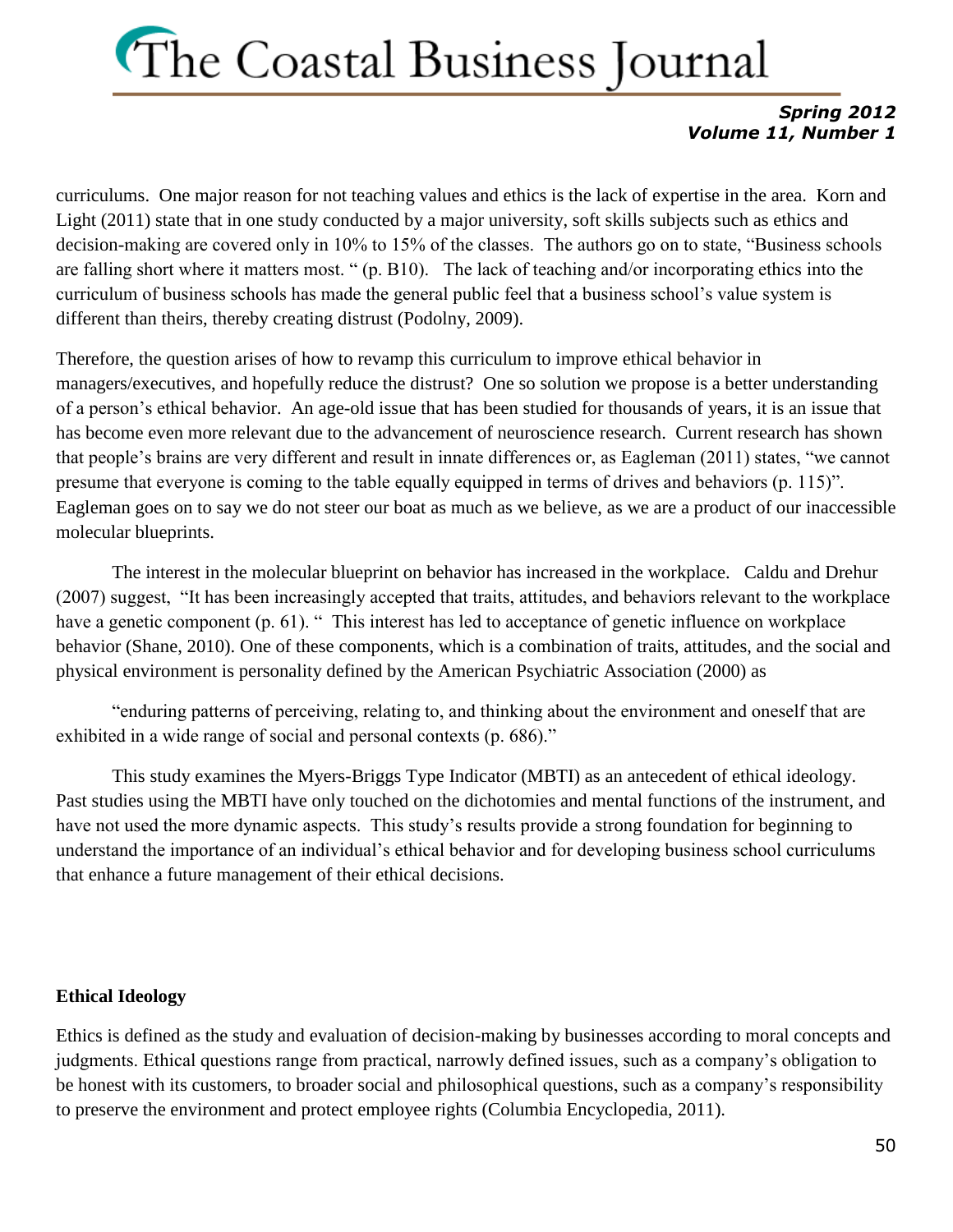#### *Spring 2012 Volume 11, Number 1*

Individuals use different ethical philosophies to respond to ethical questions. This philosophy is operationalized by Forsyth (1980) as an individual's ethical ideology.

Ethical ideology is used to help determine how prepared an individual is to make decisions, and organizations use a number of tools to assess a potential employee's characteristics. Predicting ethical decisions has created a number of ethical decision-making models and theories. Understanding an individual's ethical ideology provides a framework for individuals to consider one's ethical dilemmas (Barnett, et al., 1998). Ethical ideology, or an individual's personal moral philosophy, and its influence on ethical decision-making is found in the Ethical Position Theory (EPT). This theory assumes that a person's idealism and relativism determines his ethical ideology (Forsyth, et al. 2008). EPT also suggests that individuals are intuitive moral philosophers, who base their judgments of right and wrong on a personal ethical position they have developed over a lifetime of experience in confronting and resolving moral issues (Forsyth, et al. 2008, p. 815). Reiter found that Forsyth's taxonomy of idealism and relativism is a well-cited measure in the psychology and management literature (Reiter, 2007, p. 274-275).

The first dimension, idealism, describes the degree to which one believes that favorable outcomes will result from morally appropriate actions (Davis, et al., 2001). More highly idealistic individuals have a significant concern for the welfare of others, while individuals with lower idealism are more pessimistic, believing that ethical acts will result in favorable outcomes for some, and unfavorable outcomes for others (Perri, et al., 2009). The second dimension, relativism, assesses the extent to which one rejects the applicability of a universal moral code. Individuals who are more highly relativistic in their moral philosophy tend to view moral standards as fluid in determining whether an act is ethical or unethical; whereas individuals with a lower degree of relativism believe strongly in absolute moral principles when determining whether an act is ethical or not (Perri, et al., 2009).

The two dimensions – idealism and relativism - are dichotomized and crossed so that they yield a 2 x 2 classification of ethical ideologies. This classification creates four categories for individual moral judgments (As shown in Figure I): 1) Situationalists, 2) Absolutists, 3) Subjectivists, and 4) Exceptionists. Situationalists, who have high idealism and high relativism, reject moral rules and advocate individualistic analysis of each act in each situation. Absolutists, who have high idealism and low relativism, assume that the best possible outcome can always be achieved by following universal moral rules. Subjectivists, who have low idealism and high relativism, make appraisals based on personal values and perspectives rather than universal moral principles. Exceptionists, who have low idealism and low relativism, use moral absolutes to guide judgments but pragmatically, they are open to exceptions to the standards.

These dimensions provide insights into how individuals use information in ethical dilemmas. Since ethical ideology is correlated with ethical judgments (Forsyth and Berger, 1982; Barnett, et al., 1998; Kleiser, et al., 2003; Steenhaut and van Kenhowe, 2006) determining antecedents to the formation of ethical ideology creates a better understanding of how different ethical positions relate to decision making.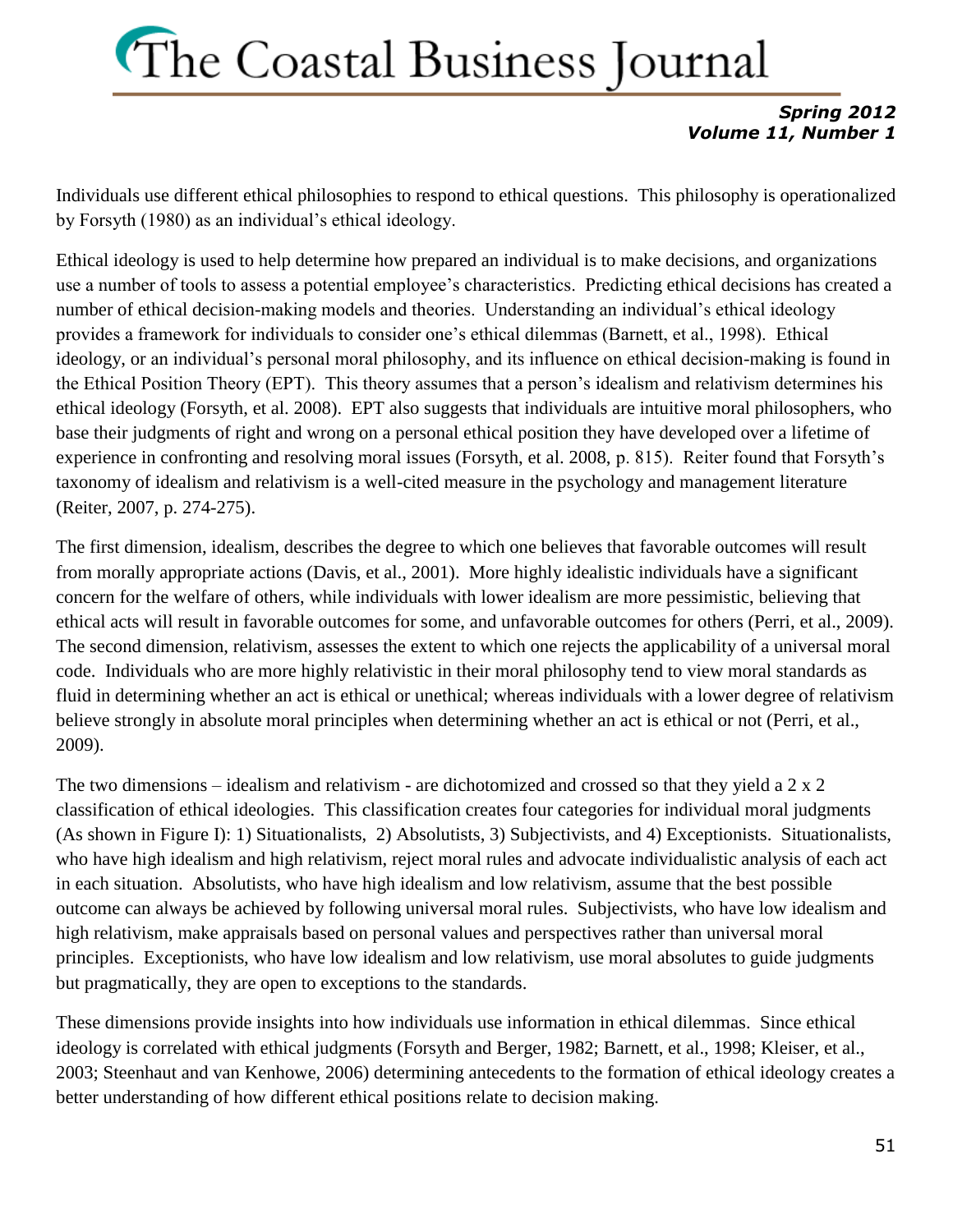*Spring 2012 Volume 11, Number 1*

#### Figure1. Taxonomy of Ethical Ideologies

Relativism

|          | High                                                                                                    | Low                                                                                                              |
|----------|---------------------------------------------------------------------------------------------------------|------------------------------------------------------------------------------------------------------------------|
| High     | <b>Situationalists</b>                                                                                  | <b>Absolutists</b>                                                                                               |
| Idealism | Reject moral rules and advocate<br>individualistic analysis of each act in<br>each situation.           | Assume that the best possible<br>outcome can always be achieved<br>by following universal moral<br>rules.        |
|          | Subjectivists                                                                                           | Exceptionists                                                                                                    |
| Low      |                                                                                                         |                                                                                                                  |
|          | Make appraisals based on personal<br>values and perspectives rather than<br>universal moral principles. | Use moral absolutes to guide<br>judgments but pragmatically, they<br>are open to exceptions to the<br>standards. |

Source: Barnett, Bass, & Brown, 1994.p. 470.

#### **Myers-Briggs Type Indicator (MBTI)**

The MBTI was developed from C. J. Jung's theories of psychological type. His mission was to make normal/healthy people's life more understandable and useful by making sense of the world (Myers et. al., 1998). Jung concluded that differences in people's behavior are due to inborn tendencies to use their minds in different ways, which then develop patterns of behavior (Myers, 1998).

Jung's theory defined eight types of behavior. The basis came initially from his observations that there are two types of people, extraverts and introverts (later labeled as attitude). Extraverted people use their psychic energy outwardly to people and events, while introverted people prefer to direct their energy inward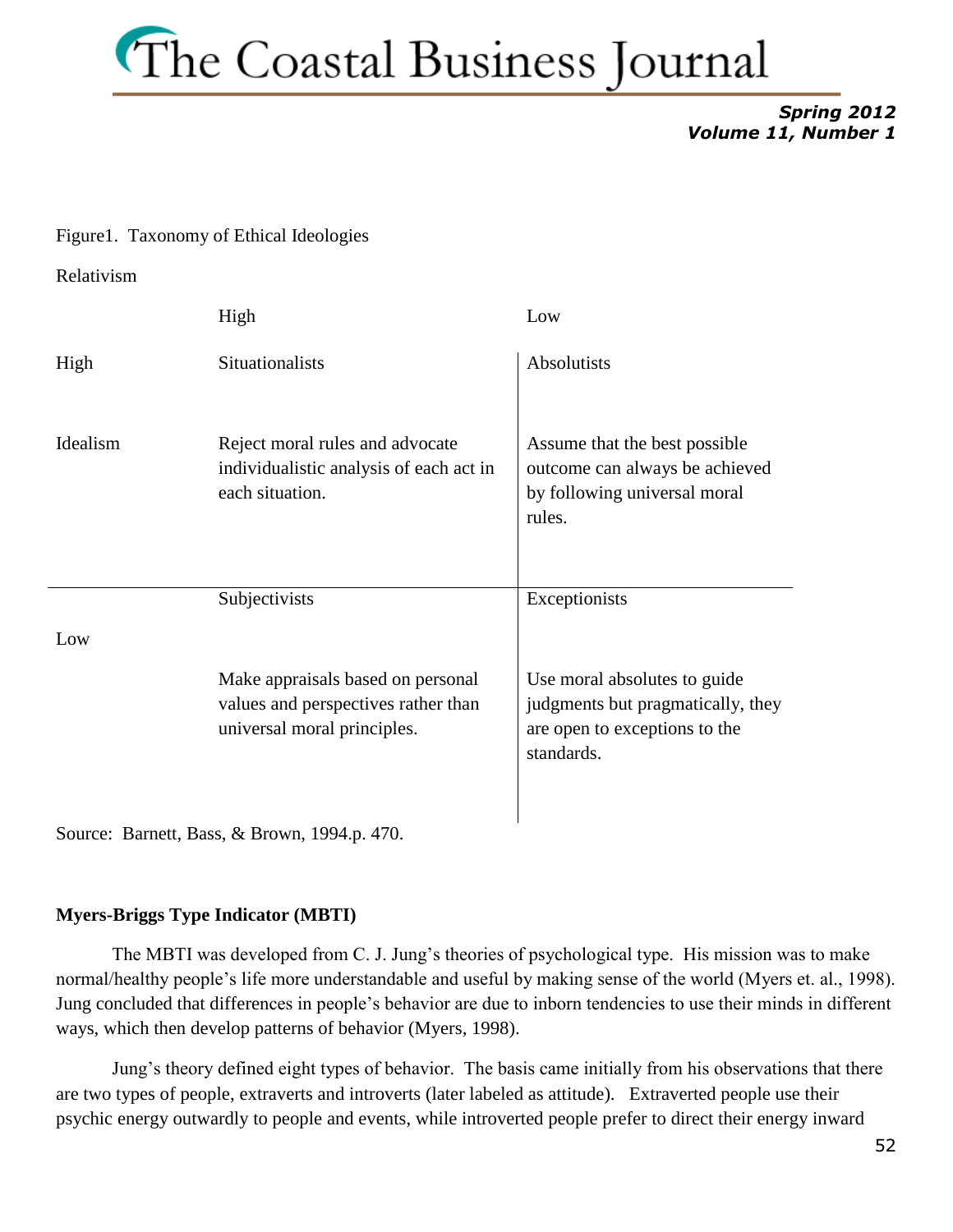#### *Spring 2012 Volume 11, Number 1*

toward thought and actions (Myers et. al., 1998). Later, Jung added that when people's minds are active, they get involved in two mental activities; (1) taking in information (perceiving) and (2) organizing the information to make a decision (judging) (Myers, 1998). He further determined that there were opposite preferences that people perceived (sensing and intuition) and judged (thinking and feeling). Adding the preference of introversion or extraversion now created eight types. Jung eventually labeled these eight types as "functions," with one of these functions (sensing, intuition, thinking or feeling) becoming the dominant function, the one most habitually used. Differences in these mental functions lead to the fundamental differences in people (Myers, 1998).

Myers and Briggs in developing the MBTI added the second attitude, judging-perceiving, built on Jung's auxiliary function that balanced the dominant function. This attitude explains a person's orientation to the world; with judging being a preference for living a planned and organized life, or perceiving, a preference for a flexible and a spontaneous life (Hirsh & Kummerow, 1990). This addition of Myers and Briggs created the sixteen personality types that the MBTI currently includes.

Every one of these sixteen types is a unique dynamic energy system (Myers, 1998). Jung (1971) claimed that these types (i.e., ISFJ, ENTJ, ESTP) are not static boxes, but a multifaceted aspect of personality that enhances the understanding of oneself and of others. The whole type is then seen as greater than the sum of the four preferences (Quenk, 2000). Myers and Briggs (1998) propose that this understanding provides a conscious development path.

Since the inception of the Myers-Briggs Type Indicator (MBTI) over 60 years ago, the assessment has grown in popularity. In the 1990's it was reported that over 3 million people a year complete the MBTI (Gardner & Martinko, 1996). Osland, Kolb, Rubin, & Turner (2007) state that the MBTI is the most popular personality assessment in the world. Most importantly, the MBTI is more than a diagnostic tool because it has business, group, educational, and career applications (Cohen & Swerdlik, 2002) . It has been used successfully in business research from showing managerial differences in decision-making (Kendall & Carr, 1997) and creative styles (Gryskiewicz & Tullar, 1995), to developing relevant advertising campaigns (LaBarbera & al., 1998). As McCaulley (2000, p. 117) adds, the MBTI sheds light on "basic differences in the ways human beings take in information and make decisions."

The popularity of the MBTI has resulted in some unintended consequences. The major reason for these consequences has been the lack of understanding of type theory. In many cases the interpretation of the MBTI has fallen into the seduction of the measurement mentality instead of using the MBTI as a best-fit type pattern for people (Berens, 1999). Other consequences have not been fully understanding the different dynamics of the MBTI and (2) utilizing the type dynamic theory to its fullest potential by using the dominant-auxiliary characteristics. The following section shows the different ways to view the characteristics of the MBTI.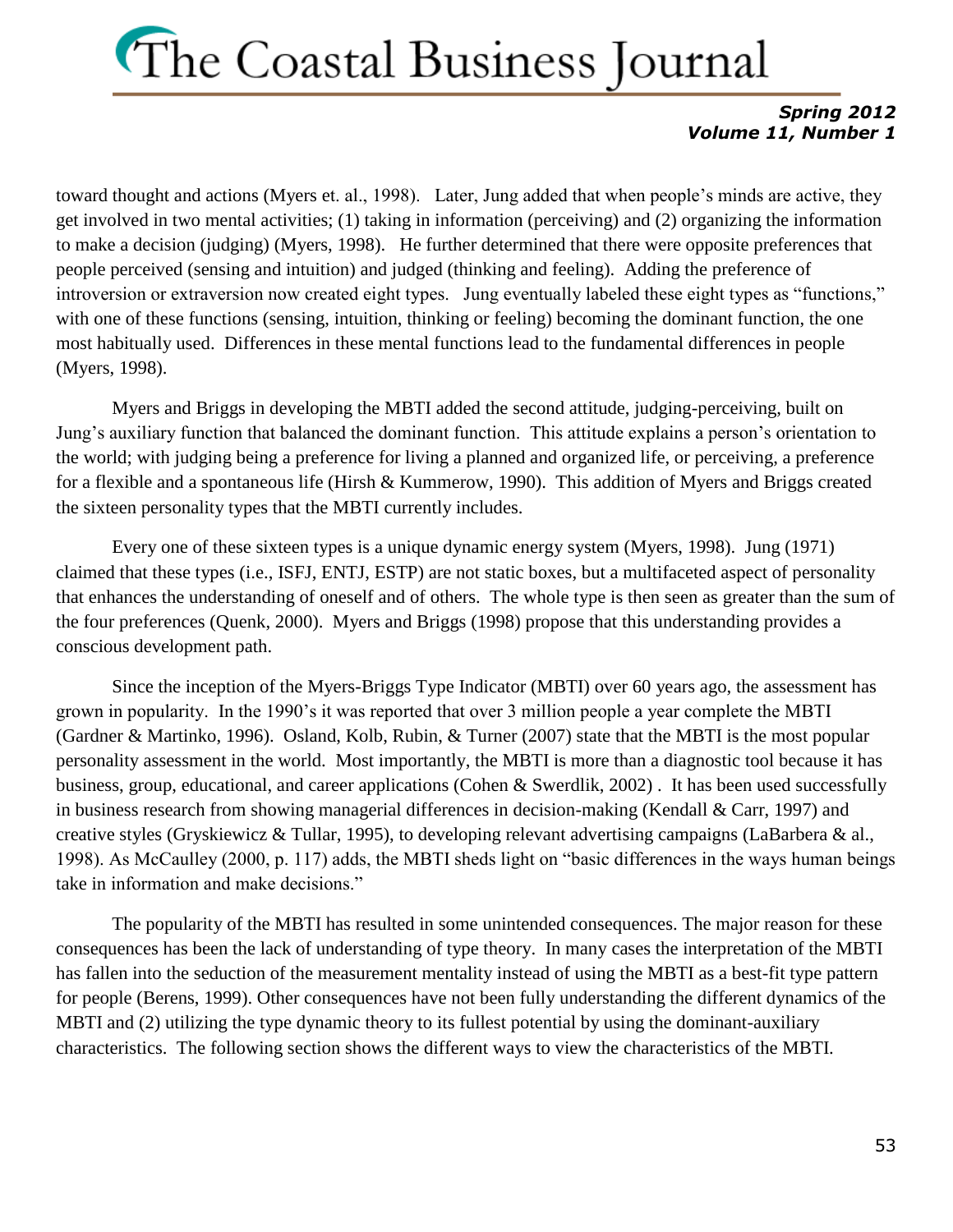#### *Spring 2012 Volume 11, Number 1*

#### **The Different Characteristics of the Myers-Briggs Type Indicator**

The four building blocks of the MBTI are the preference dichotomies. The dichotomies have two opposite poles with people utilizing both poles on an everyday basis, but preferring to use one more often than the other. This preference is more comfortable and comes naturally to them (Myers, 1996). The example most often used is how a person would describe the difference between writing with their preferred versus their nonpreferred hand. Using the preferred hand is effortless and yields more legible results, while using the nonpreferred hand is awkward, labored, and produces less legible results. The two core blocks are the sensingintuition, or the perception preference on receiving information, and the thinking-feeling preference in making decisions.

Stumpf and Mullen (1992) describe perception dichotomy, as how a person prefers to become aware of people, things and events. A person with a preference of sensing primarily uses their five senses to take in information and focus on facts and details. In the intuition preference, people take in information through hunches and impressions. Intuitive preference people have a strong innovative and future orientation and like to find patterns in information (Killen & Williams, 2009).

The thinking and feeling dichotomy has a significant impact on how a person makes decisions, copes with challenges and deals with others (Stumpf & Mullen, 1992). A person with a thinking preference relies on the principles of cause and effect and primarily tends to be objective and impersonal (Kritz & Arsenault, 2004). A person with a feeling preference recognizes the affects on people and is empathetic (Barger & Kirby, 2004). Decision-making is more subjective and is determined by weighing relative values and merits of the issues (Kritz & Arsenault, 2004).

The two other building blocks, or dichotomies, are preferences to the outside world: extraversion or introversion and the relationship with the outside world and, secondly, preferences in how to deal with the outside world: the judging-perceiving dichotomy. As described above, the difference between extraversion and introversion is whether a person focuses their attention and uses their psychic energy with the outside world (extraversion) or whether they prefer to focus this energy on the inner world of ideas and experiences (introversion). People who prefer judging like to organize their lives, be systematic and make plans. People who have a perceiving preference, on the other hand, like to be flexible, like things loose, and are open to change and spontaneity (Myers, 1999).

The mental functions are the combination of the two core building blocks: the perceiving and judging dichotomies. This combination is often called a person's cognitive style (Fleming, 1985) and used the most in research (Myers et. al., 1998 & Gardner & Martinko, 1996).

As shown in Figure II, the mental functions affect how people prefer to focus, handle information, and how they make decisions. For example a person with a ST mental function preference will focus on accuracy and will depend on manuals and published research while a person with a NF preference likes to be unique and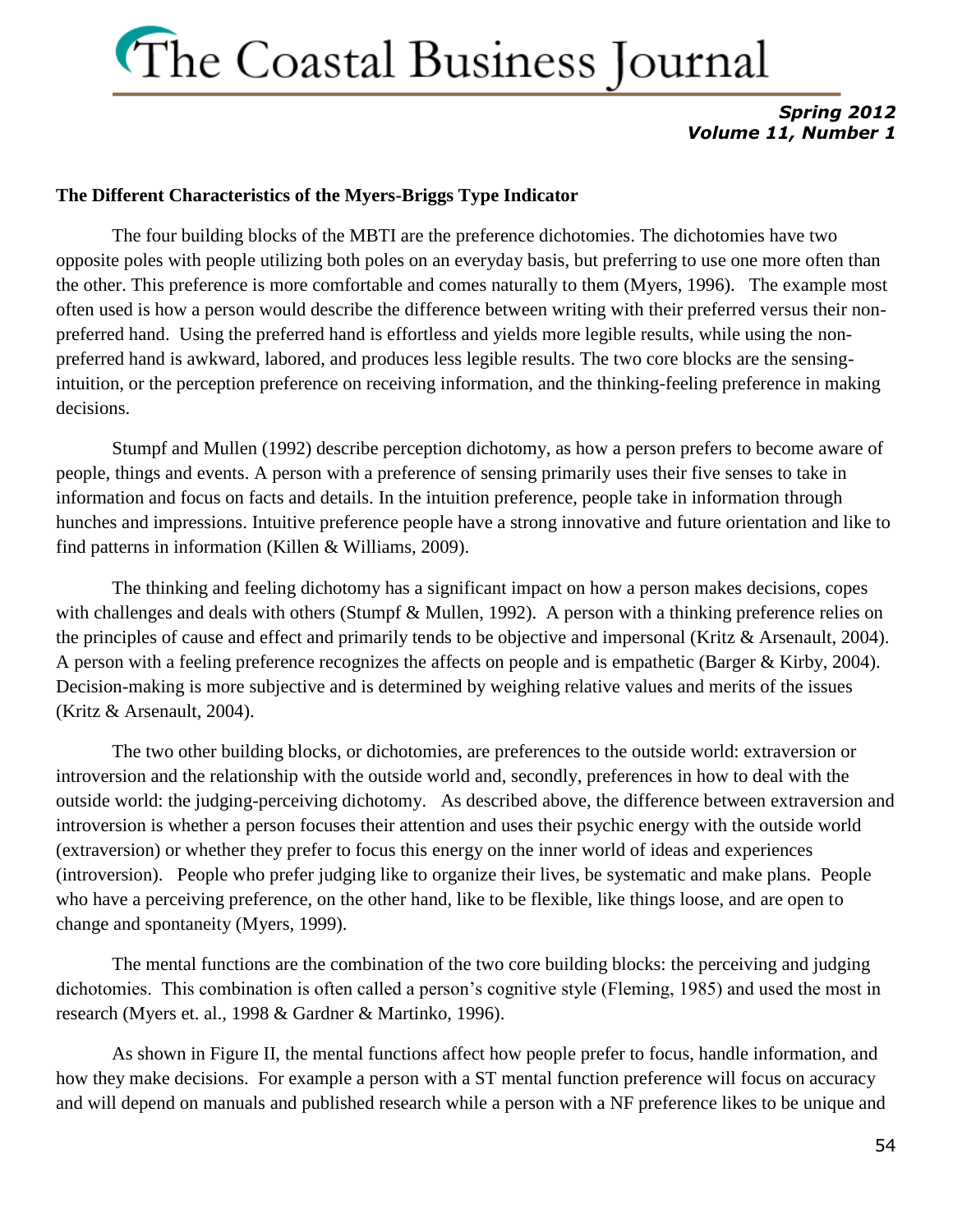#### *Spring 2012 Volume 11, Number 1*

insightful and loves knowledge for self-discovery (Myers et. al., 1998). Therefore, their decisions will differ by what they focus on (facts vs. possibilities) and how they handle this information (objective analysis vs. personal warmth).

Individuals with ST preferences are practical and matter-of-fact in their decision- making. People with a SF preference are friendly and sympathetic, focus on facts and use personal warmth to make decisions while a person having a NF preference is insightful and enthusiastic in their decision-making. NT people have a preference for being logical and ingenious in their decision-making.

Type dynamics is the most comprehensive use of the MBTI by incorporating three dichotomies in an interactive manner. Myers and Kirby (1995) claim that type dynamics show differences and patterns of development originating from the way people use their mental functions in a hierarchy via their orientation to the world (extraversion or introversion). Therefore, it is the richest understanding of psychological type and the MBTI instrument (GS Consultants, 2009) for the following reasons. First, it designates one dominant function that becomes the guiding force of one's personality (Myers  $&$  Kirby, 1995). Second, type dynamics is the basis for one's motivation (GS Consultants, 2009). And third, it clarifies the dominant-

Figure 2. The Preferences of the Four MBTI Mental Functions

| Preferences                  | ST             | SF               | NF             | NT            |
|------------------------------|----------------|------------------|----------------|---------------|
| <b>Focus Attention</b><br>On | <b>Facts</b>   | Facts            | Possibilities  | Possibilities |
| And handle                   | Non-personal   | Personal         | Personal       | Non-personal  |
| these with                   | analysis       | Warmth           | Warmth         | analysis      |
| They tend to                 | Practical &    | Sympathetic $\&$ | Enthusiastic & | Logical $&$   |
| become                       | matter-of-fact | friendly         | insightful     | ingenious     |

Source: Adapted from I. B. Myers, M. H. McCaulley, N. L. Quenk, & A. L. Hammer, MBTI Manual: A Guide to the Development and Use of the Myers-Briggs Indicator, 3rd. Edition, 1998**.**

auxiliary balance between perception and judging, or the eight original Jungerian tools (discussed above). The dominant function therefore "gives overall direction to the personality and typically, is the mental tool people rely on the most" (Myers & Kirby, 1995, p. 5).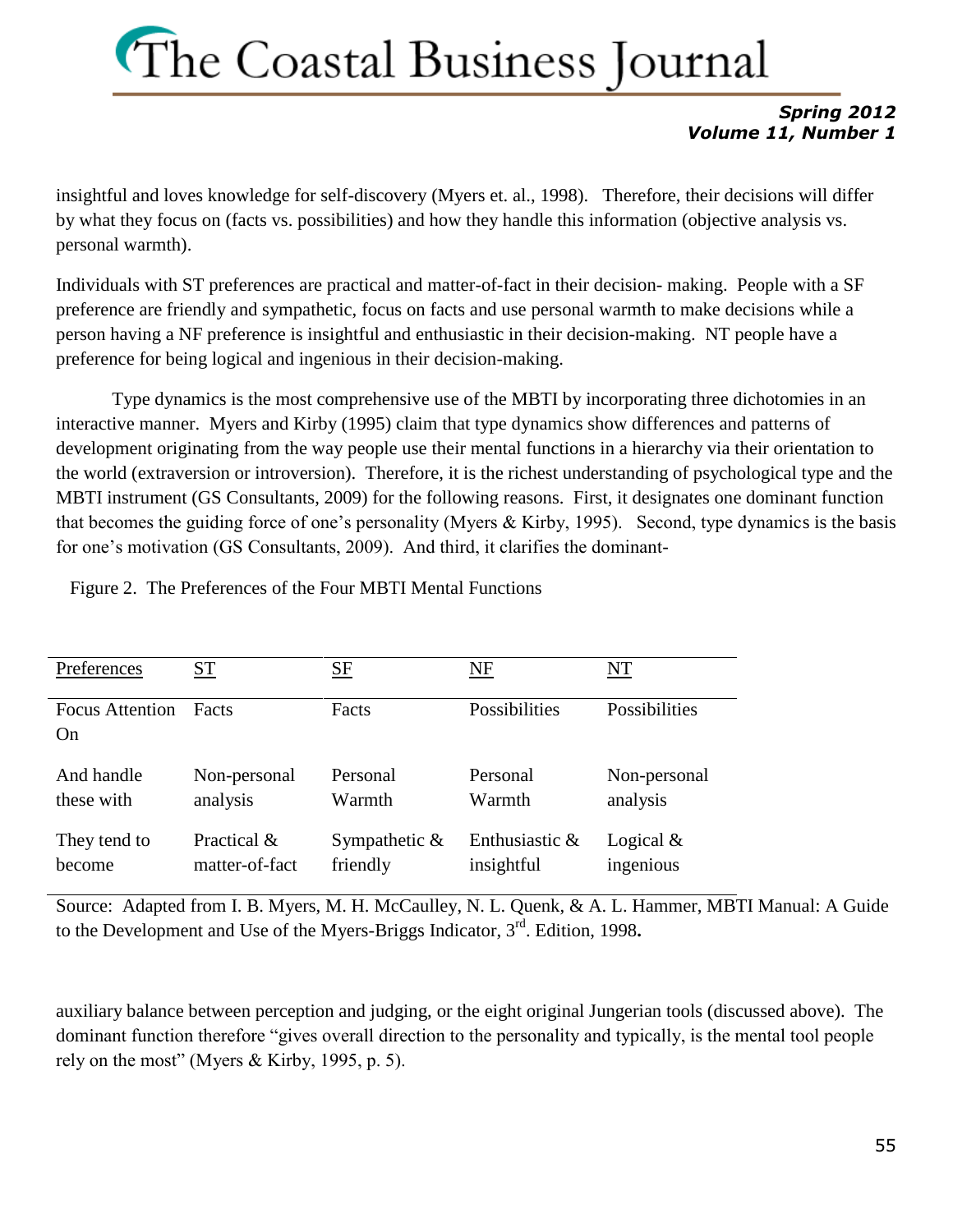#### *Spring 2012 Volume 11, Number 1*

The difference between using the four mental functions and using type dynamics is a significant one. The mental functions only combine the two dichotomies without taking into consideration how a person directs their mental functions and how the auxiliary balances the dominant function. As Myers and Kirby (1995) propose, this difference in decision-making is that the mental functions do not ensure how people reliably take in information, arrive at decisions and have a trustworthy way to interact with either the external or internal worlds. Examples of this difference are the ISTJ and ENFP types. The preferred decision making difference in the mental functions ST and SF are discussed above, but in a type dynamic scenario the two types are as follows. ISTJ types introvert their dominant sensing function. Consequently, they internally have a profound respect for facts, which they then extravert via thinking (the auxiliary function) in a very logical and toughminded fashion. People with an ENFP type are innovators by initiating projects and using energy to get them underway. They extravert their intuition (dominant function) and use their feeling function inwardly by making decisions and applying personal values through identifying with others (Myers et. al., 1998).

 The dilemma with knowing the importance of type dynamics in decision-making is the lack of attention in research. Gardner and Martinko (1996), after an extensive review of the use of the MBTI to study managers, observed that the type dynamic theory is largely ignored in managerial research. This study includes the type dynamic theory (dominant-auxiliary relationship) along with the dichotomy preference and mental functions in relationship with ethical ideology. The results will indicate which or all these MBTI characteristics are important in understanding the levels of idealism and relativism.

#### *Integrating Ethics and Personality Type*

Although few articles have demonstrated a link between personality type and ethics, four articles provide the foundation for this study. Fleming (1985) focuses on the theoretical relationship between functions and ethics, based on the bounded rational decision model. Within the model, his major focus is the development of decision–making criteria from a set of values (personality types), and the step of evaluating alternatives (information gathering and mental processing). From this perspective, Fleming develops a preferred decision cognitive style model in relationship to the Myers-Briggs mental functions as shown in Figure III. For example, the NT decision maker would make a managerial ethical decision based on the good of the company or to avoid government regulation. The SF decision maker would make a managerial ethical decision based on his (her) religious convictions or personal code of ethics.

Figure 3. Preferred Decision Cognitive Style Model

(T) Thinking

ST NT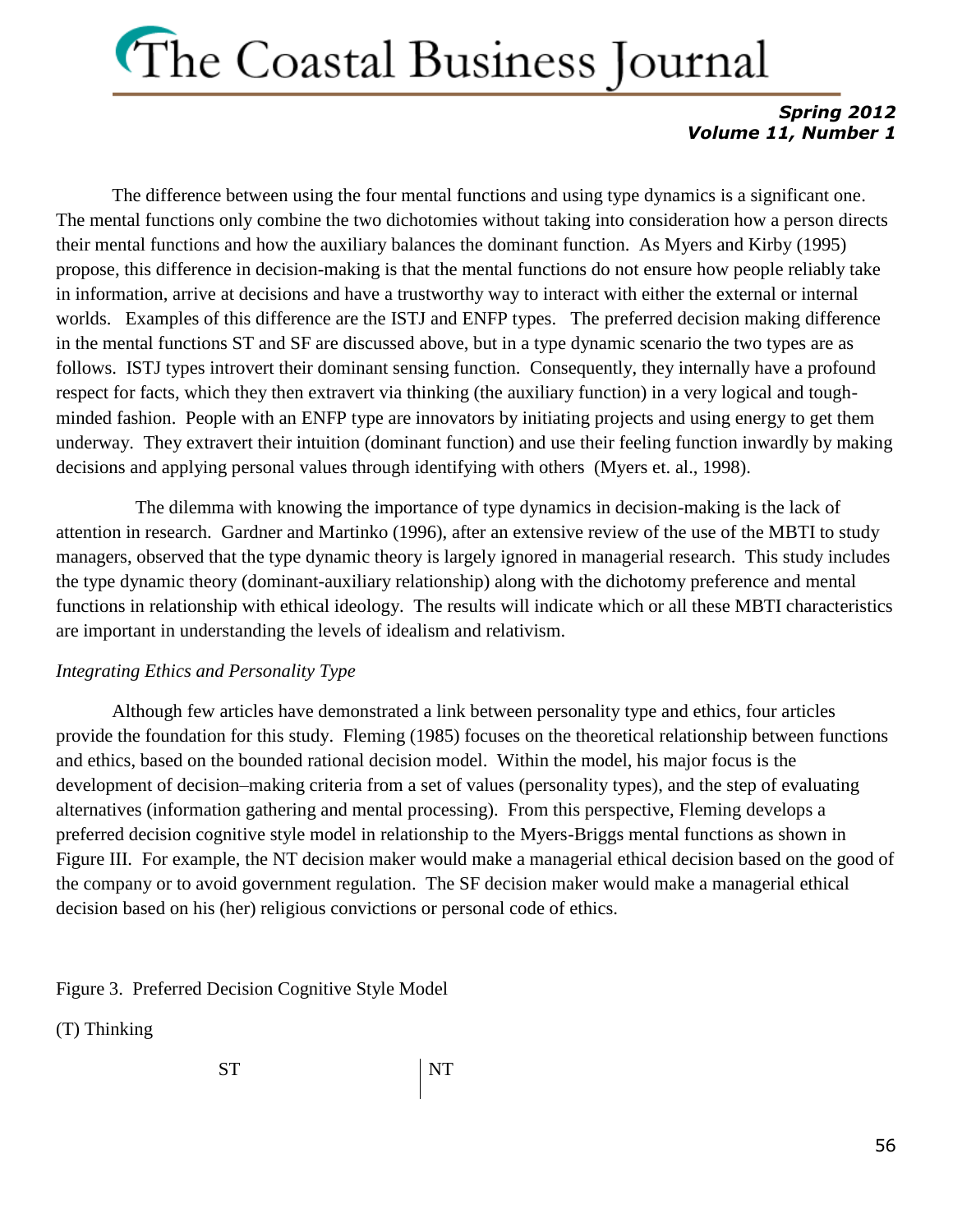#### *Spring 2012 Volume 11, Number 1*

| <b>Legal Systems</b>                         | For the good of the Company                                                       |                  |
|----------------------------------------------|-----------------------------------------------------------------------------------|------------------|
| Audits<br>Corporate Policy<br>Code of Ethics | To Avoid Government<br>Regulation<br>To Increase the Efficiency of<br>the Economy |                  |
| <b>SF</b>                                    | <b>NF</b>                                                                         | (N)<br>Intuition |
| <b>Religious Convictions</b>                 | Conscience                                                                        |                  |
| Personal Code of Ethics                      | Personal Integrity                                                                |                  |
| <b>Ethical Leader</b>                        | Increase Employee Morale                                                          |                  |
| Stakeholder<br>Requirements                  | Tradition                                                                         |                  |
|                                              | <b>Philosophical Precepts</b>                                                     |                  |

(F) Feeling

Source: Fleming, J. 1985, p. 141

McIntyre and Capin (1993) and McIntyre, et al (1995) take Fleming's recommendation and empirically study the relationship between cognitive style and ethical issues. In 1993, McIntyre and Capin examined different cognitive styles to determine if each style analyzes the ethical question in a given scenario. The study found that the cognitive style differed significantly in the perception of ethical questions. People with a preference for NF were more prone to consider ethical questions than either people with a preference for ST or NT.

McIntyre et al (1995) hypothesized that the perceiving dichotomy (sensing-feeling) and the judging dichotomy (thinking-feeling) would affect both the person's level of idealism and relativism. Utilizing a path analysis, the authors found only a significant effect of the judging preference in relativism but not idealism. There were no significant differences for either idealism or relativism by the perceiving dichotomy. Therefore, people with a preference for sensing are less tolerant for "rule bending" or "rule breaking" than people with a preference for intuition (Sensing-Intuition). Within the thinking-feeling dichotomy, people with a preference for thinking are more tolerant about "rule bending" and likely to reject universal moral rules than people with a feeling preference.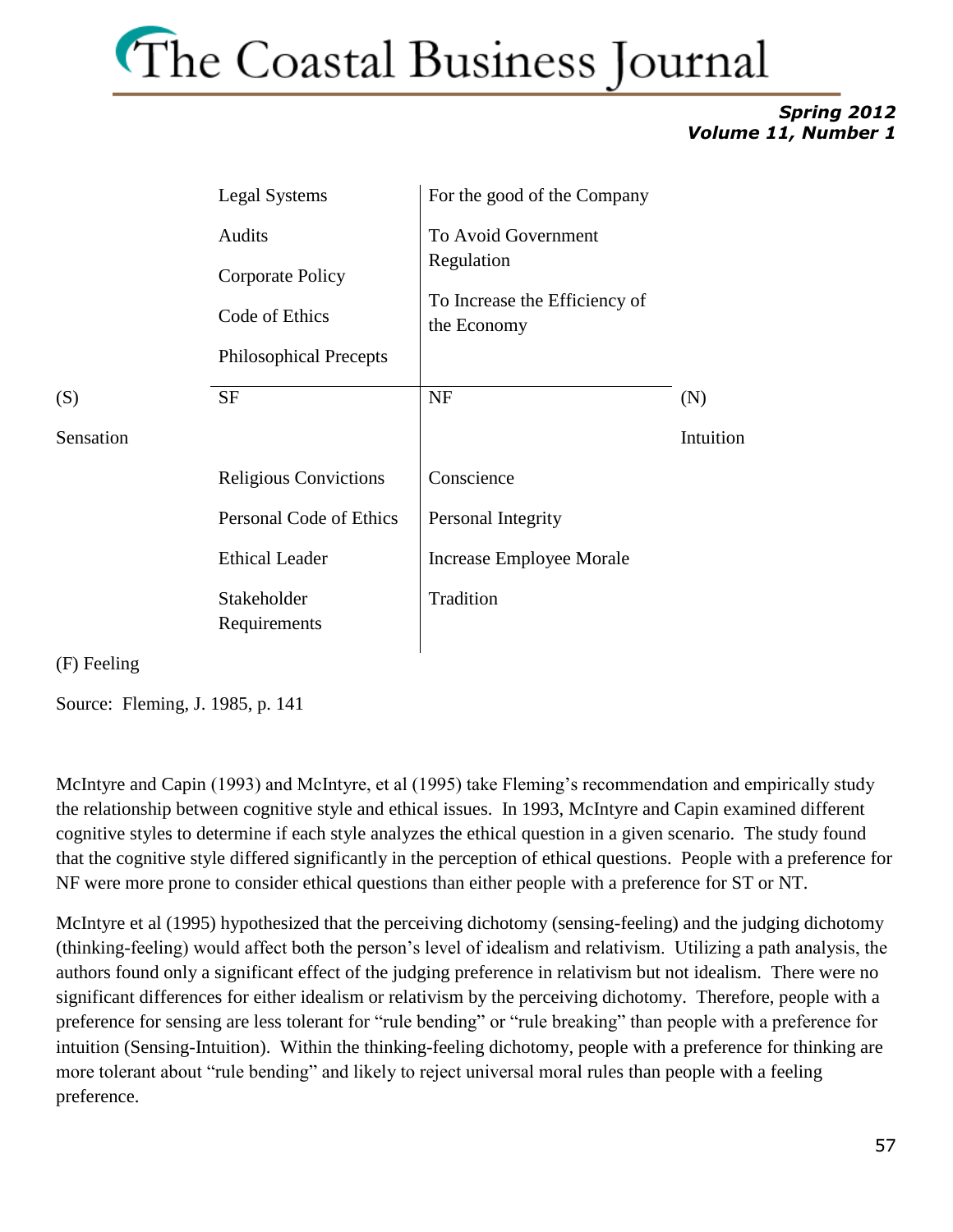#### *Spring 2012 Volume 11, Number 1*

Barnett, Bass and Brown (1994) based on Forsyth's (1980) ethical ideology framework examine idealism and relativism at high and low levels in the context of ethical business decisions. The categories are presented in Figure I. The authors find that an individual's ethical ideology is significantly related to his / her ethical judgments. By separating individuals into the four categories of high and low idealism and relativism, different groups make different ethical judgments. For example, most absolutists (high idealism-low relativism) are stricter in their ethical judgments than situationalists (high idealism-low relativism), subjectivists (low idealismlow relativism), and exceptionists (low idealism-low relativism).

Based on the studies, the first four hypotheses examine the dichotomies of perceiving (sensing-intuition) and judging (thinking-feeling).

H1: An individual's level of idealism is not related to his/her perceiving dichotomy.

- H2: An individual's level of relativism is not related to his/her perceiving dichotomy.
- H3: An individual's level of idealism is not related to his/her judging dichotomy.
- H4: An individual's level of relativism is not related to his/her judging dichotomy.

Further, the relationship between mental function type and ethical ideology is examined. Based on Fleming's model, the mental function type is expected to be related to an individual's total level of idealism and relativism.

H5: An individual's level of idealism is not related to his/her mental function.

H6: An individual's level of relativism is not related to his/her mental function.

Finally, an individual's dominant function and the dominant-auxiliary function is expected to be related to an individual's ethical ideology.

H7: An individual's level of idealism is not related to his/her dominant function

H8: An individual's level of relativism is not related to his/her dominant function

H9: An individual's level of idealism is not related to his/her dominant function and auxiliary function

H10: An individual's level of relativism is not related to his/her dominant function and auxiliary function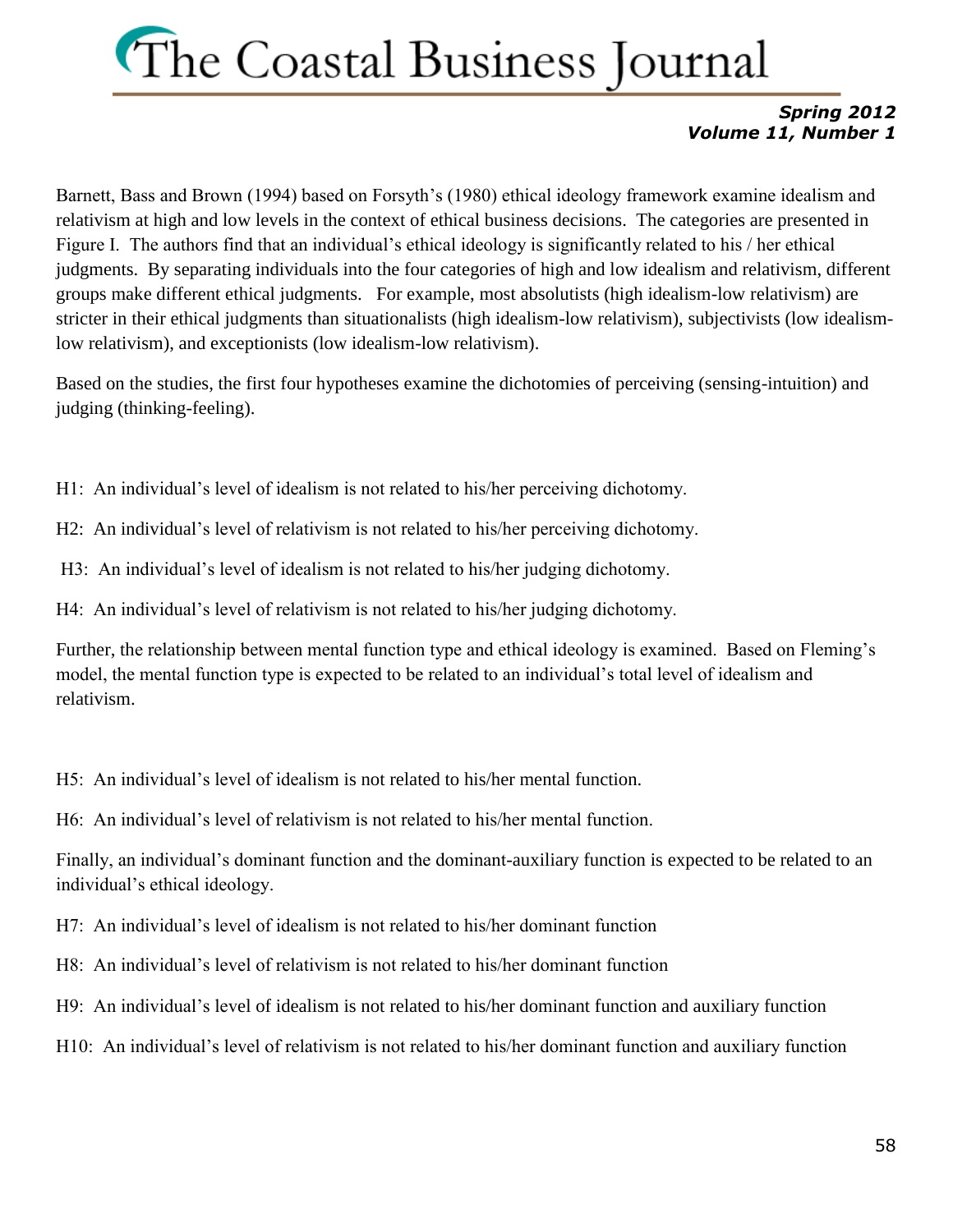*Spring 2012 Volume 11, Number 1*

#### **METHODOLOGY**

#### **Sample**

A total of 295 people responded to the survey in business classes in a northeast university. The vast majority of these respondents were business and pre-business majors. Females represented 65% of the sample and almost 66% of the respondents were 23 and younger.

In addition, the break-up of the sample by the four dichotomies and mental functions are shown in Table I. According to the MBTI national representative sample (Myers et al., 1998), the results coincide with the thinking-feeling national sample (60-40%, thinking-feeling) but there is a skew in the results for the sensingintuition with the national sample. This is probably due to the finding that people with intuitive preferences choose business-related majors such as human resource management, and go on to become management analysts and consultants. Support for this finding is shown in a national type distribution study by the Center for Application of Personality Types (1998) where human resource and management analysts are more likely to have a preference for intuition (62% and 67%, respectively, versus 63% in our results). The skew of people who have a preference for the NF mental function is probably due to the claim that females being more likely to have a feeling preference (75%) as shown in the national representative sample (Myers, et al., 1998).

#### **Survey Instruments**

 The Ethical Position Questionnaire (Forsyth, 1982) was used in this study. It measures the two dimensions of ethical ideology, idealism and relativism. This questionnaire has been found to have consistent internal validity and to be well established (Davis, et al., 2001). Two subscales are included in the questionnaire with ten questions for each dimension. Each scale asks questions related to idealism and relativism, respectively, with Likert responses of 1 (completely disagree) to 9 (completely agree). Therefore, a total idealism and relativism score can range from 10 to 90. (See Appendix A for complete version of questionnaire.)

We used the Form M of the MBTI in this study. This form has 93 items comprised of word-pair and phrase questions. Scoring to determine their type was completed by template. Each respondent received a description of their type from the Introduction to Type and Organization by Hirsch and Kummerow (2003). In addition, each respondent was given contact information for one of the authors if they had any questions or comments regarding their type.

#### **Results**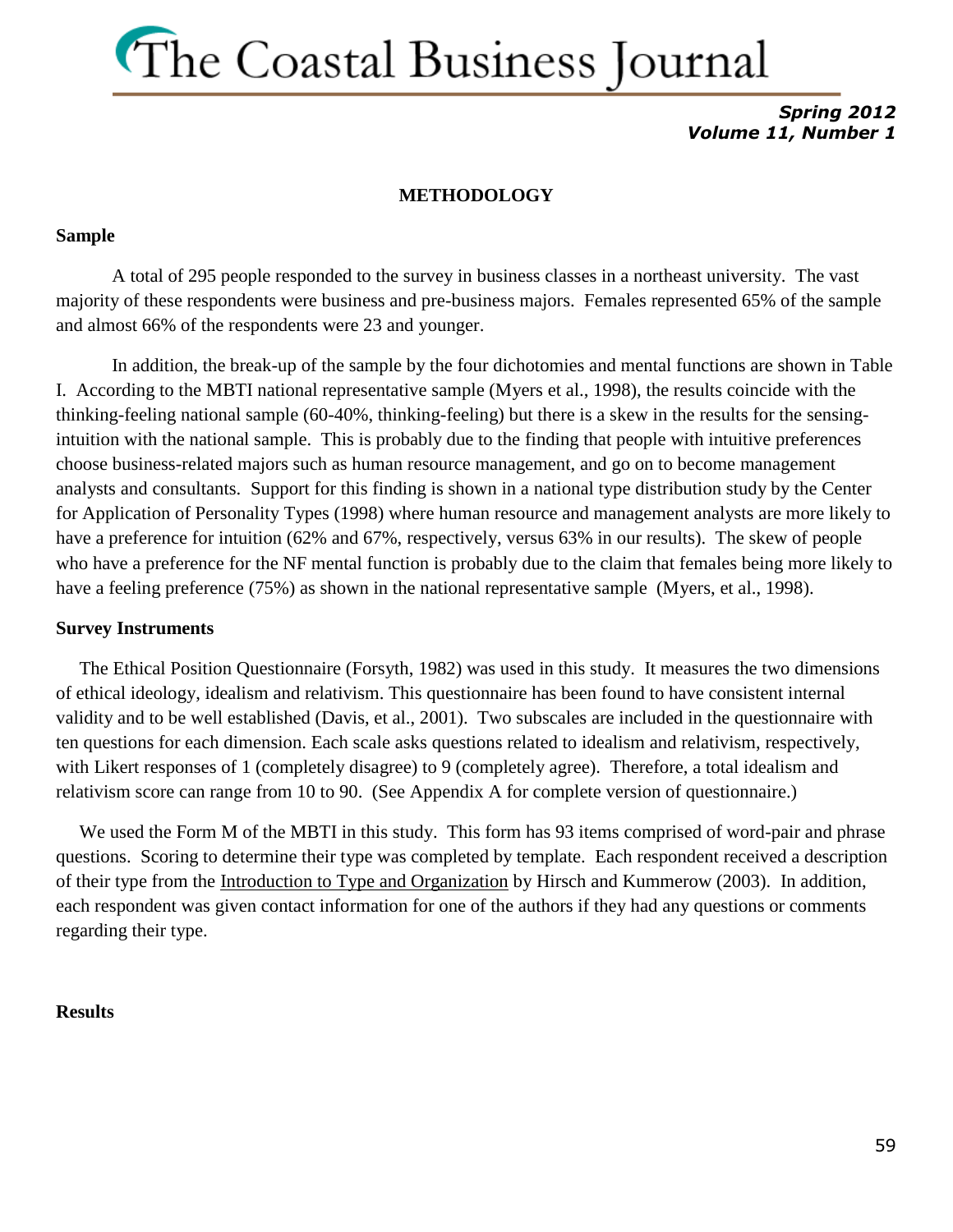#### *Spring 2012 Volume 11, Number 1*

The results for H1, H2, H3 and H4 indicate there is no significant difference between the dichotomies, or idealism and relativism. The analysis for the first four hypotheses of the specific characteristics of thinking and feeling and sensing and intuiting are shown in Table II.

#### TABLE I

Descriptive Statistics

| tender ! |
|----------|
|----------|

| Male   | 123 | 35% |
|--------|-----|-----|
| Female | 172 | 65% |

Age

| Less than 23 | 194 | 65.8% |
|--------------|-----|-------|
| 23 or more   | 89  | 30.2% |
| Not reported | 12  | 4.1%  |

#### Dichotomies by Characteristics

| Thinking  | 121 | 41.0% |
|-----------|-----|-------|
| Feeling   | 174 | 59.0% |
| Sensing   | 108 | 36.6% |
| Intuition | 187 | 63.4% |

#### By Mental Functions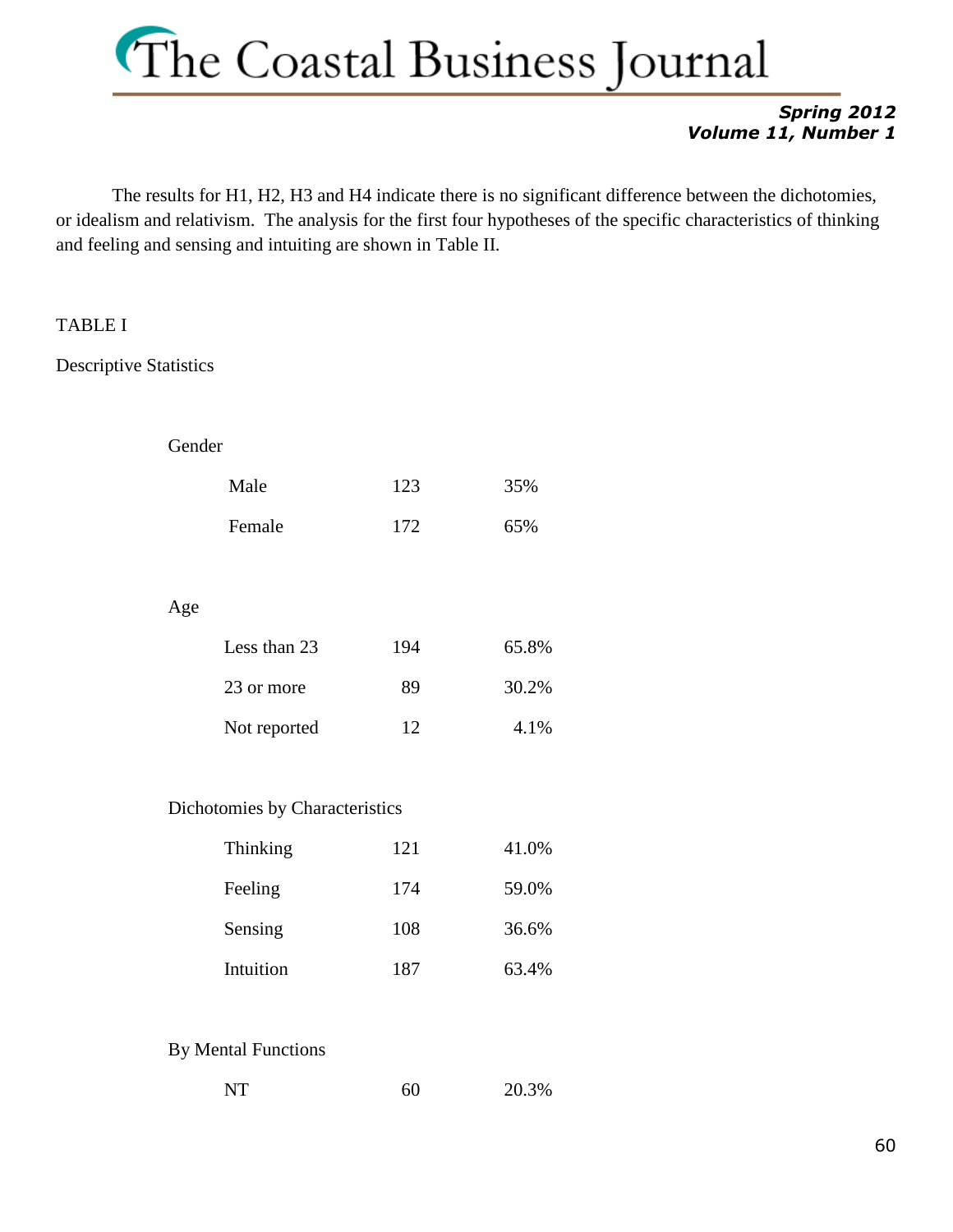#### *Spring 2012 Volume 11, Number 1*

| <b>ST</b> | 47  | 15.9% |
|-----------|-----|-------|
| <b>SF</b> | 61  | 20.7% |
| NF        | 127 | 43.1% |

#### TABLE 2

ANOVA results for H1 – H4

Thinking / Feeling Dichotomy

|            |       | F     | p-value |
|------------|-------|-------|---------|
| Idealism   | 1.108 | 0.293 |         |
| Relativism | 1.189 | 0.276 |         |

Sensing / Intuition Dichotomy

|            |       | F     | p-value |
|------------|-------|-------|---------|
| Idealism   | 0.554 | 0.457 |         |
| Relativism | 0.116 | 0.734 |         |

The ANOVA results presented in Table III indicate a significant relationship between idealism and function type with an F score of 7.088 (p value  $= 0.000$ ), but do not support relativism and function type. Therefore H5 is supported, but H6 is not. The significant differences for idealism are found between the NT and ST and the NF and SF mental functions. Using the Tukey HSD for all comparisons, the test reveals that the NT ( $M = 57.13$ ) and ST ( $M = 60.13$ ) were significantly ( $p < .05$ ) lower in total idealism scores than the NF (M=65.06) and SF (M=66.80) scores. These results partially support Fleming's theoretical framework for the relationship between ethics and personality type.

#### TABLE 3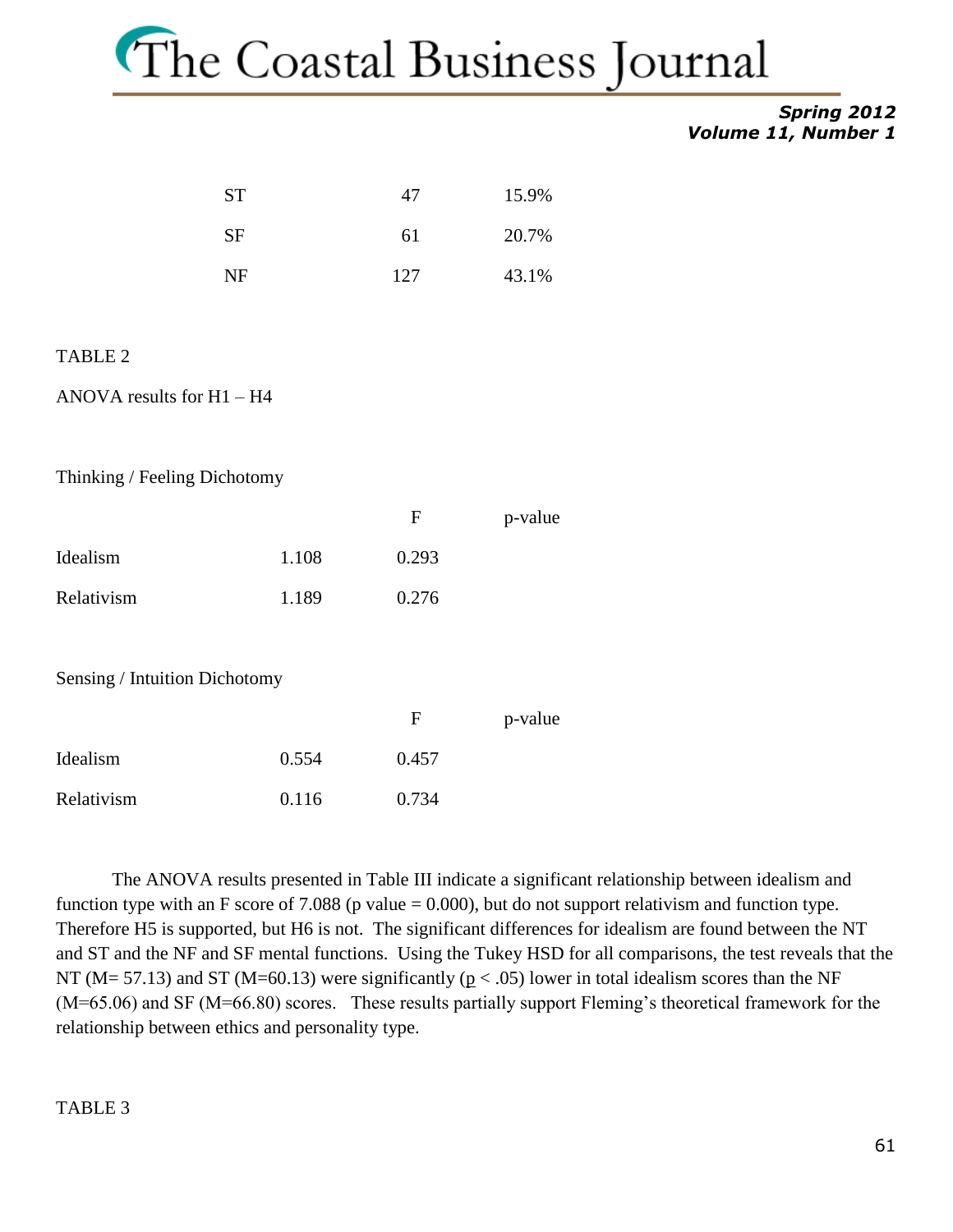*Spring 2012 Volume 11, Number 1*

#### ANOVA Results for H5 & H6

|            |       | F     | p-value |
|------------|-------|-------|---------|
| Idealism   | 7.088 | 0.000 |         |
| Relativism | 0.355 | 0.786 |         |

When analyzing the dominant characteristic for H7 and H8, there is a significant relationship between the dominant type and idealism ( $F = 4.517$ ,  $p < 0.004$ ), while relativism is not found to be statistically significant. The significant differences between the dominant types are associated with thinking (ISTP, INTP, ESTJ & ENTJ) and the other three dominant function types. Using the Tukey HSD for all comparisons, the dominant thinking mean for total idealism of 57.52 is significantly ( $p < .05$ ) lower than the dominant means for sensing (M = 64.70), intuition (M = 63.23) and feeling (M = 65.59).

For the last 2 hypotheses (H9 & H10), a multiple ANOVA was run, analyzing dominant and auxiliary functions. The results are shown in Table IV where the dominant function is significant for idealism but not for relativism. The auxiliary function is not significant for relativism or idealism. The use of the dominant function alone results in an r squared of 0.044, when the auxiliary function is added to the model, r squared increases to 0.148, which strengthens the case for the use of both the dominant and auxiliary functions.

Probably the most important and interesting result is the non-significance of the interaction between the dominant and auxiliary types. The balance provided by the auxiliary function on the dominant function creates a new way to analyze personality type with Forsyth's Taxonomy of ethical ideologies. Figure IV shows the new model with how the dominant/auxiliary types fit into the taxonomy of ethical ideologies. The results above indicate that a deeper understanding of one's MBTI type is paramount in order to teach or explain ethics. Previous studies such as Fleming (1985) and McIntrye et al. (1993 & 1995) did not do this therefore missing the richness of the MBTI.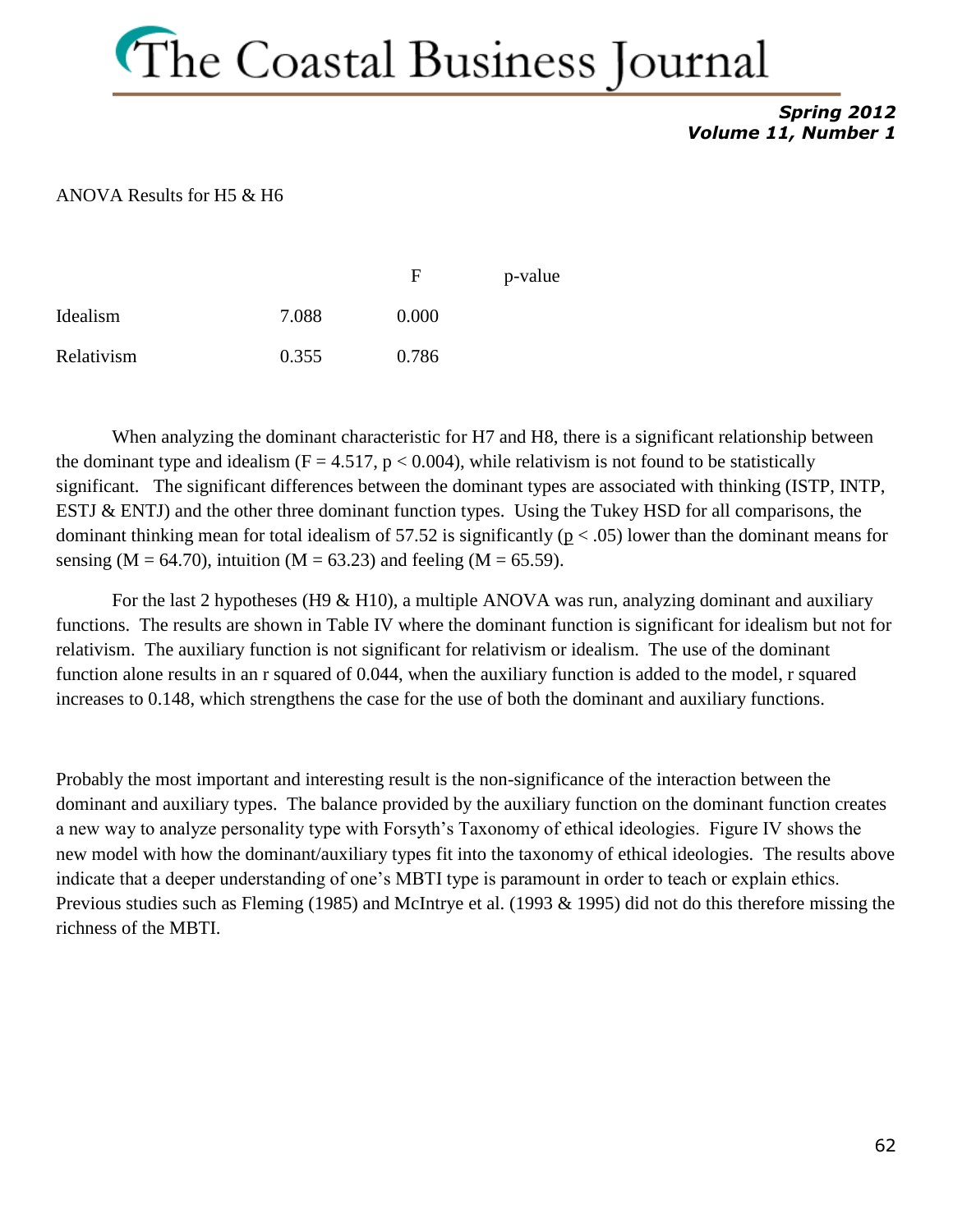#### *Spring 2012 Volume 11, Number 1*

#### TABLE 4

#### ANOVA results for Dominant/Auxiliary Function

#### By Dominant Function

|            |       | F     | p-value |
|------------|-------|-------|---------|
| Idealism   | 4.685 | 0.003 |         |
| Relativism | 1.570 | 0.197 |         |

#### By Auxiliary Function

|            |       | F     | p-value |
|------------|-------|-------|---------|
| Idealism   | 1.877 | 0.134 |         |
| Relativism | 0.861 | 0.462 |         |

#### Interaction between Dominant Function and Auxiliary Function

|            |       | F     | p-value |
|------------|-------|-------|---------|
| Idealism   | 0.635 | 0.531 |         |
| Relativism | 0.274 | 0.761 |         |

Figure 4. Ethical Ideology by Dominant and Auxiliary Functions

Relativism

High Low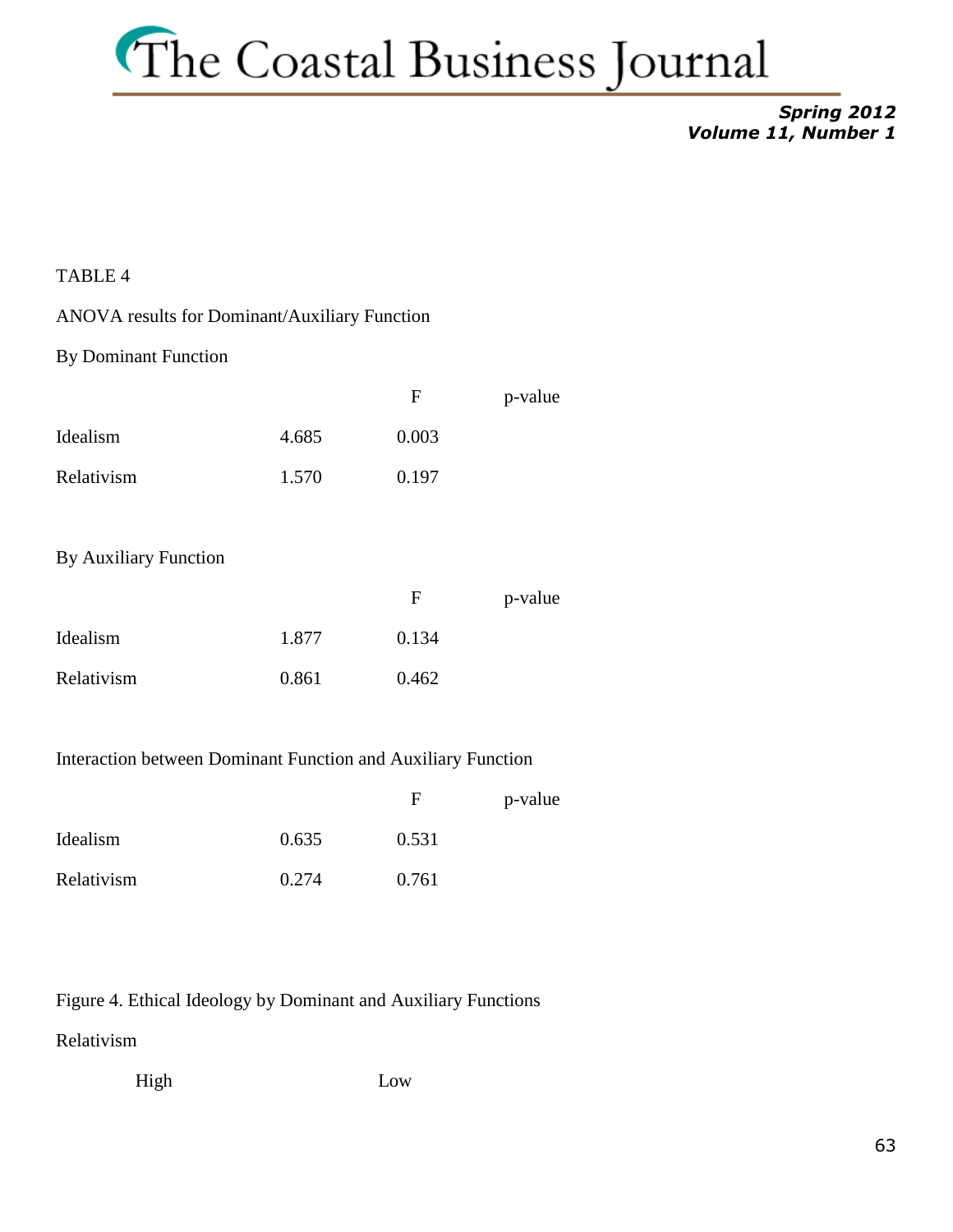#### *Spring 2012 Volume 11, Number 1*

|          | <b>SITUATIONALISTS</b> | <b>ABSOLUTISTS</b>     |
|----------|------------------------|------------------------|
| High     | Dom F: Aux S           | Dom F: Aux N           |
|          | Dom N: Aux F           | Dom S: Aux F           |
|          |                        | Dom S: Aux T           |
|          |                        |                        |
| Idealism | <b>SUBJECTIVISTS</b>   | <b>EXCEPTIONALISTS</b> |
|          |                        |                        |
|          | Dom N: Aux T           | Dom T: Aux N           |
| Low      | Dom T: Aux S           |                        |
|          |                        |                        |
|          |                        |                        |

 $Dom = Dominant$ ;  $Aux = Auxiliary$ 

#### **DISCUSSION**

Idealism was significant with the Myers-Briggs Type Indicator (MBTI) mental functions, dominant and dominant-auxiliary characteristics. This significance was driven by the thinking-feeling dichotomy, or how one prefers to make a decision, in combination with the sensing-intuition dichotomy (mental function). It was further driven by their interaction with the extraversion-introversion attitude with eight mental functions (dominant-auxiliary).

Overall, the results met our expectations that a more in-depth personality type analysis needs to be used when relating to ethical ideology. Our study has extended Fleming's model, which asserts that mental functions differently influence ethical decision-making, by integrating Jung's original type theory (dominant-auxiliary) with ethical ideology. Further, we have demonstrated a link between the dominant-auxiliary characteristic with Forsyth's four ethical ideologies, and have thereby created a new model to analyze this relationship.

#### *Implications*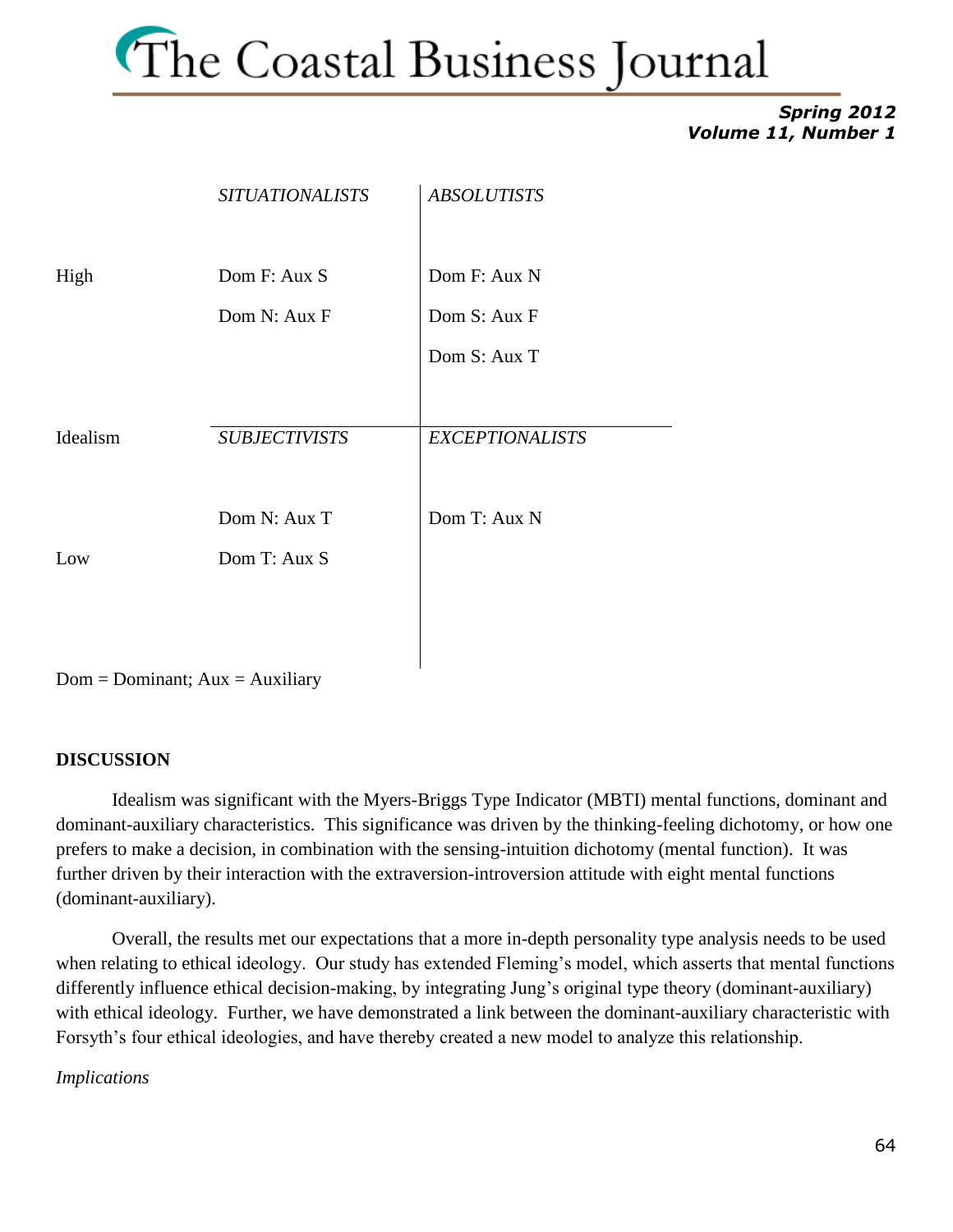#### *Spring 2012 Volume 11, Number 1*

When a final ethical decision has to be made, it will generally be one that is congruent with a person's dominant personality function and ethical ideology. This relationship is crucial in business managers who regularly face ethical decisions that require ethical behavior. When encountering an ethical situation, managers who know their personality type in relationship to their ethical ideology are more likely to understand the consequences of their choice.

For example, a management entity is faced with having to choose whether or not to do regular maintenance on an oilrig in an environmentally sensitive area. The ethical decision is whether to continually maintain the equipment on a regulated basis, or to save money for the company and thereby improve profitability by "cutting corners" with less frequent maintenance. From the results of this study, managers with a dominant T (i.e, ISTP & ESTJ) are more likely to be exceptionists, and will tend to violate ethical rules to circumvent negative consequences by saving money for the company. This is important to know because people who have a dominant T preference appear in national MBTI samples to be twice as likely to hold managerial positions. In a sample of managers, dominant T people represent almost 40% (38.9%) of the sample (Osborne, Osborne & Twilman, 1996) while representing about 20% (19.2%) of a total national sample (Myers et al., 1998).

Given this predominance of dominant T and exceptionists in management and business schools (both graduate and undergraduate), strategies need to be developed to help prepare an individual in understanding the foundations of their ethical decision- making criteria.

Another example comes from an award-winning article by Clayton Christensen (2010) where he discusses an ethical dilemma about playing a crucial basketball game on a Sunday. As a deeply religious person, he chooses not to play in this game because of his moral convictions. This example suggests Christensen is an absolutists and an either a dominant S, auxiliary F or T or dominant F, auxiliary N MBTI types because he believes he can achieve a positive outcome by following universal moral rules. Further, Fleming's original model reinforces this suggestion that Christensen has a dominant S type because of his religious convictions and personal code of ethics (See Figure III for further information).

Corporations can use their information systems to frame decisions based on a manager's personality type, information processing and ethical ideology. Corporate information systems, as the primary source of information received, can be adapted based on personality type and the related ethical ideology to help an individual recognize potential consequences. A manager who is an exceptionist might have a decision support system that can generate a list of possible consequences for consideration and the corporate policies that relate to those decisions. An absolutist will not require the same level of information, as he will only approve actions with positive consequences for all, and will conform to absolute moral principles.

This study highlights the salient role of the MBTI type dynamics in understanding personality dynamics. By the same token, it demonstrates the possibly harmful results of not understanding personality dynamics. Given the global use of this instrument in many capacities, the insight into type dynamics can create additional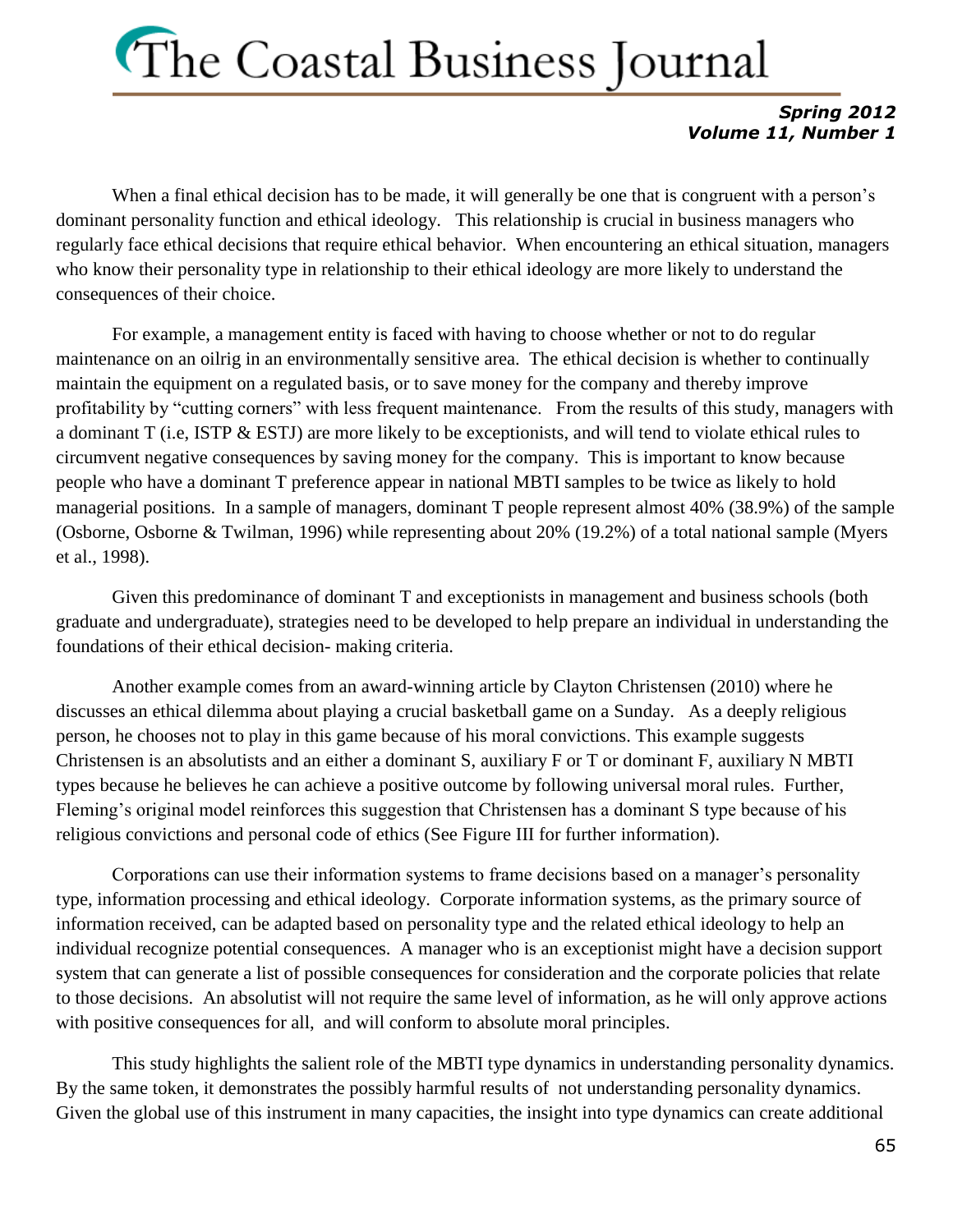#### *Spring 2012 Volume 11, Number 1*

value for the individual and the organization. This study helps to spur this discussion by illustrating that a type dynamic approach is more effective than the less interactive mental function/cognitive style approach.

The implications for business school curriculums and organizational training programs are wide reaching. One is that the relationship between innate characteristics, like personality type and ethical ideology, is inseparable from the foundation for teaching ethics. Therefore the inclusion of the Myers-Briggs Type Indicator (MBTI) is essential. This claim can be further applied as a foundation for other areas like communication and leadership, leading to a personalized development plan (Arsenault, 2003). The second implication is that type dynamics should be an integrated focus in explaining one's MBTI type. To accomplish this, teachers/trainers need to have a more complete understanding of type dynamics. The third implication touches on the organizational impact. While we cannot change the science of the brain, a deeper understanding of how it works can help managers adapt to basic differences of their peers and subordinates. Through the use of the MBTI, managers now have insight into how their colleagues make decisions, interact with others, and communicate. This knowledge should in turn create more trust.

This study creates vast opportunities to further examine the relationship between personality type and ethical ideology. One is to use a more diverse population. For example, including people of different age categories allows a researcher to examine sociological influences such as generational differences and psychological influences by type development patterns which change as ones gets older, as postulated by Jung (Myers & Kirby, 1994). Ethical scenarios to measure ethical behavior are another area of research. These allow for an examination of casual relationships between personality type, ethical ideology and ethical decisionmaking. Another area of study is the impact of other innate characteristics like gender and the more recent genetic discoveries.

#### **CONCLUSION**

This study has provided new insight into an age-old analysis of ethics, a continuous problem in business. It advances the discussion to a broader and more complex analysis of the relationship between individual preference and ethics. A revised model is provided to further this discussion and its implication for improving educational and training procedures.

#### **REFERENCES**

American Psychiatric Association (2000). *Diagnostic and Statistical manual of mental disorders*, (4<sup>th</sup> ed). Washington, DC: Author.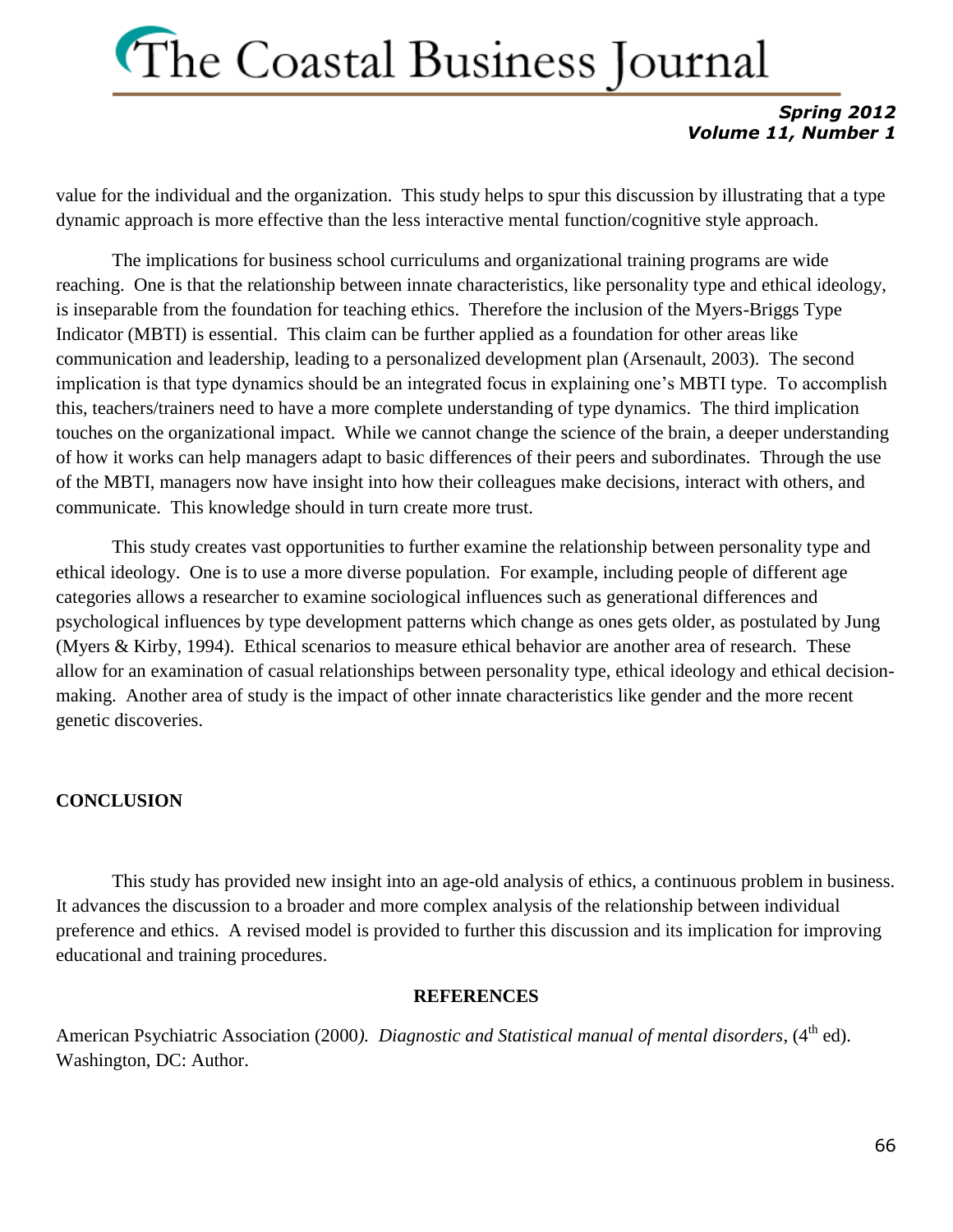#### *Spring 2012 Volume 11, Number 1*

Arsenault, P. (2003). Leadership Assessment and Development: Recommendations for a New Assessment Model. In R. Riggio & S. Orr (Eds.), *Improving Leadership in Nonprofit Organizations*. San Francisco: Jossey-Bass, 252-266.

Barger N. J. & Kirby, L. K. (2004). *The Challenge of Change in Organizations: Helping Employees thrive in the new Frontier*. Mountain View, CA: Consulting Psychologist Press, Inc.

Barnett, T., Bass, K,. & Brown, G.. (1994) Ethical Ideology and the Ethical Judgments in Business. *Journal of Business Ethics, 13*, 469-480.

Barnett, T., Bass, K., Brown, G. & Hebert, F. (1998) Ethical Ideology and the Ethical Judgments of Marketing Professionals. *Journal of Business Ethics*, *17,* 715-723.

Berens, L. V. (1999). *Dynamics of Personality Type: Understanding and Applying Jung's Cognitive Processes*. Huntingdon Beach, CA.; Telos Publications.

Bird, F. & Waters, B. (1989). The Moral Muteness of Managers. *The California Management Review, 32(1)*, 73-88.

Caldu, X., & Drehur, J. (2007). Hormonal and genetic influences on processing reward and social information. *Annals of New York Academy of Sciences*, *118*, 43-73.

Center for Application Type (1998). *CAPT Databank*.

Cohen, R. J. & Swerdilik, M. E. (2002). *Pscychological Testing and Assessment: An* 

*Introduction to Tests and Measurement.* Boston: McGraw-Hill.

Christensen, C. M. (2010). How Will You Measure Your Life? *Harvard Business Review* (July/August) 46-51.

Davis, M., Anderson, M. & Curtis, M. (2001) Measuring Ethical Ideology in Business Ethics: A Critical Analysis of the Ethics Position Questionnaire. *Journal of Business Ethics, 32*, 35-53.

Drucker, P. (2007). "Managing Oneself." *The Essential Guide to Leadership* (pp. 15-30) Cambridge, MA: Harvard Business Review.

Eagleman, D. (2011). The Brain on Trial. *The Atlantic* 30 (1), 112-122.

Fleming, J. (1985) A Suggested Approach to Linking Decision Styles with Business Ethics *Journal of Business Ethics 4, 137-144.*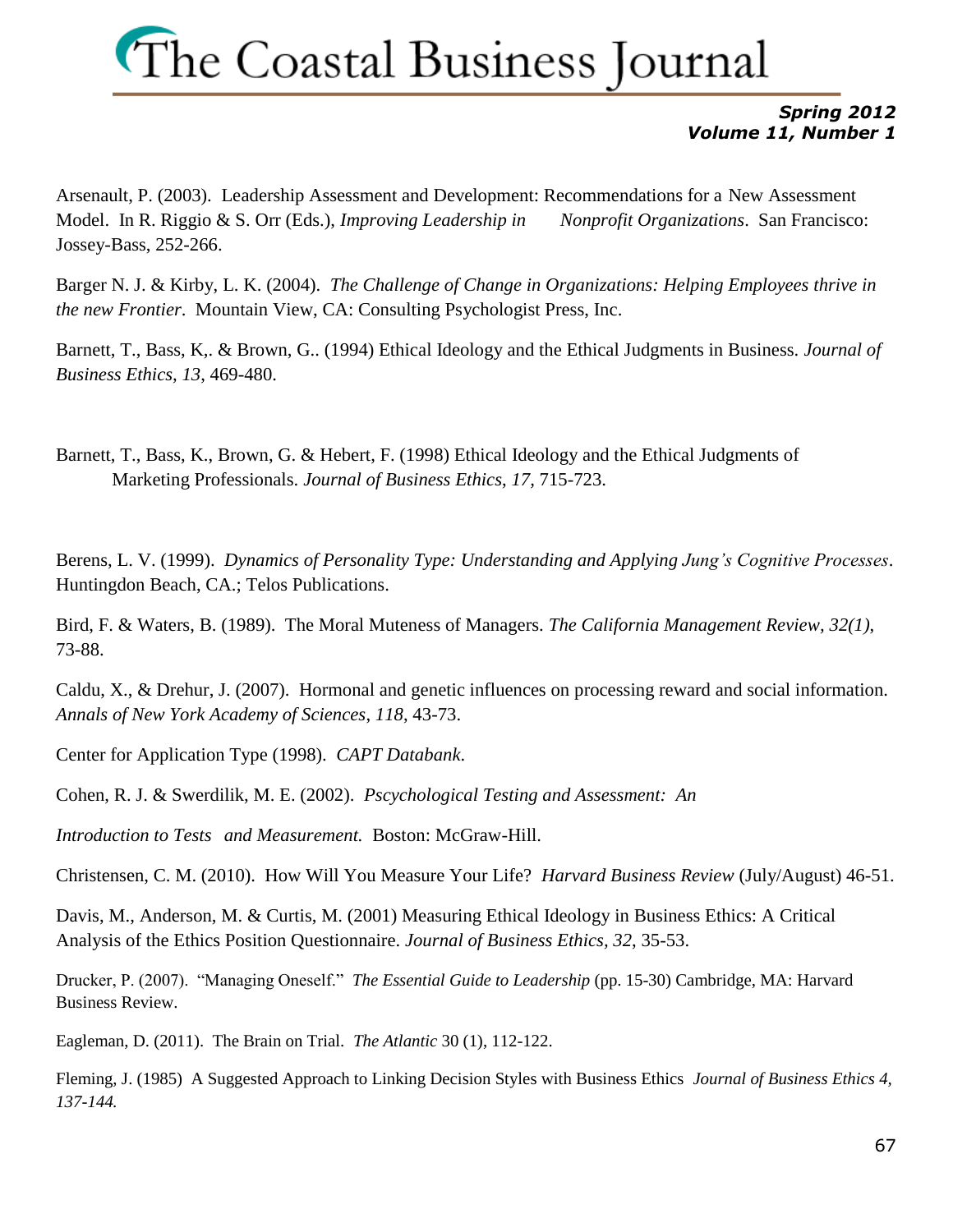#### *Spring 2012 Volume 11, Number 1*

Forsyth, D. (1980) A Taxonomy of Ethical Ideologies *Journal of Personality and Social Psychology* 39 (1), 175-184.

Forsyth, D. & Berger, R. (1982) The Effects of Ethical Ideology on Moral Behavior *The Journal of Social Psychology* 117, 53-56.

Forsyth, D., O'Boyle, E. & McDaniel, M.. (2008) East Meets West: A Meta-Analytic

Investigation of Cultural Variations in Idealism and Relativism. *Journal of Business Ethics, 83*, 813-833.

Gardner, W, L. & Martinko, M. J. (1996). Using the Myers-Briggs Type Indicator to Study Managers: A Literature Review and Research Agenda. *Journal of Management* 22 (1) 45-83.

Gryskiewicz, N. D. & Tullar W. L. (1995). "The Relationship Between Personality Type and Creativity Style Among Managers." *Journal of Psychological Type*, *32*, 30-35.

GS Consultants (2009). *MBTI Certification Program for Educators and Career Counselors*; Lake Tahoe, NV.

Hirsch, S. K. & Kummerow, J. (2003). *Introduction to type in organizations* (4<sup>th</sup>, ed.) Mountain View, CA: Davies-Black.

Jung, C. G. (1971). *Psychological Types*. Princeton, NJ: Princeton University Press.

Kendall, B. & Carr, S. (1997) Using the MBTI with management simulations. In C.

Fitzgerald & L. K. Kirby (Eds.), *Developing leaders: Research and applications in psychological type and leadership behavior* (pp 361-380). Palo Alto, CA: Davies-Black.

Killen, D. & Williams, G.. (2009*). Introduction to Type and Innovation*. Mountain View CA: CPP, Inc.

Kleiser, S., Sivadas, E. Kellaris, J. & Dahlstrom, R. (2003) Ethical Ideologies: Efficient Assessment and Influence on Ethical Judgments of Marketing Practices. *Psychology & Marketing* 20 (1), 1-21.

Korn, M. & Light J. (June 7, 2011). "On the Lesson Plan: "Soft Skills" Business Courses Aim to Prepare Students for Management Roles". *Wall Street Journal*; (B8 & 10).

Kritz, G. & Arsenault, P. (2004). An exploratory investigation of the influence of extraversion on brand attitude formation. *Proceedings of Marketing in the Century Ahead, The Atlantic Marketing Association Conference,* 488-497.

LaBarbera, P. A., Weingard, P., & Yorkston, E. A. (1998). "Matching the Message to the Mind: Advertising Imagery and Consumer processing Styles." *Journal of Advertising Research. (September/October),* 29-43.

McIntyre, R and Capen, M. (1993) A Cognitive Type Perspective on Ethical Questions *Journal of Business Ethics* 12, 629 – 634.

McIntyre, R., Capen, M., and Minton, A. (1995) Exploring the Psychological Foundations of Ethical Positions in Marketing *Psychology & Marketing* 12 (6) 569 – 584.

Myers, I. B. (1998). *Introduction to Type*, 6<sup>th</sup> Ed. Mountain View: CA; CPP, Inc.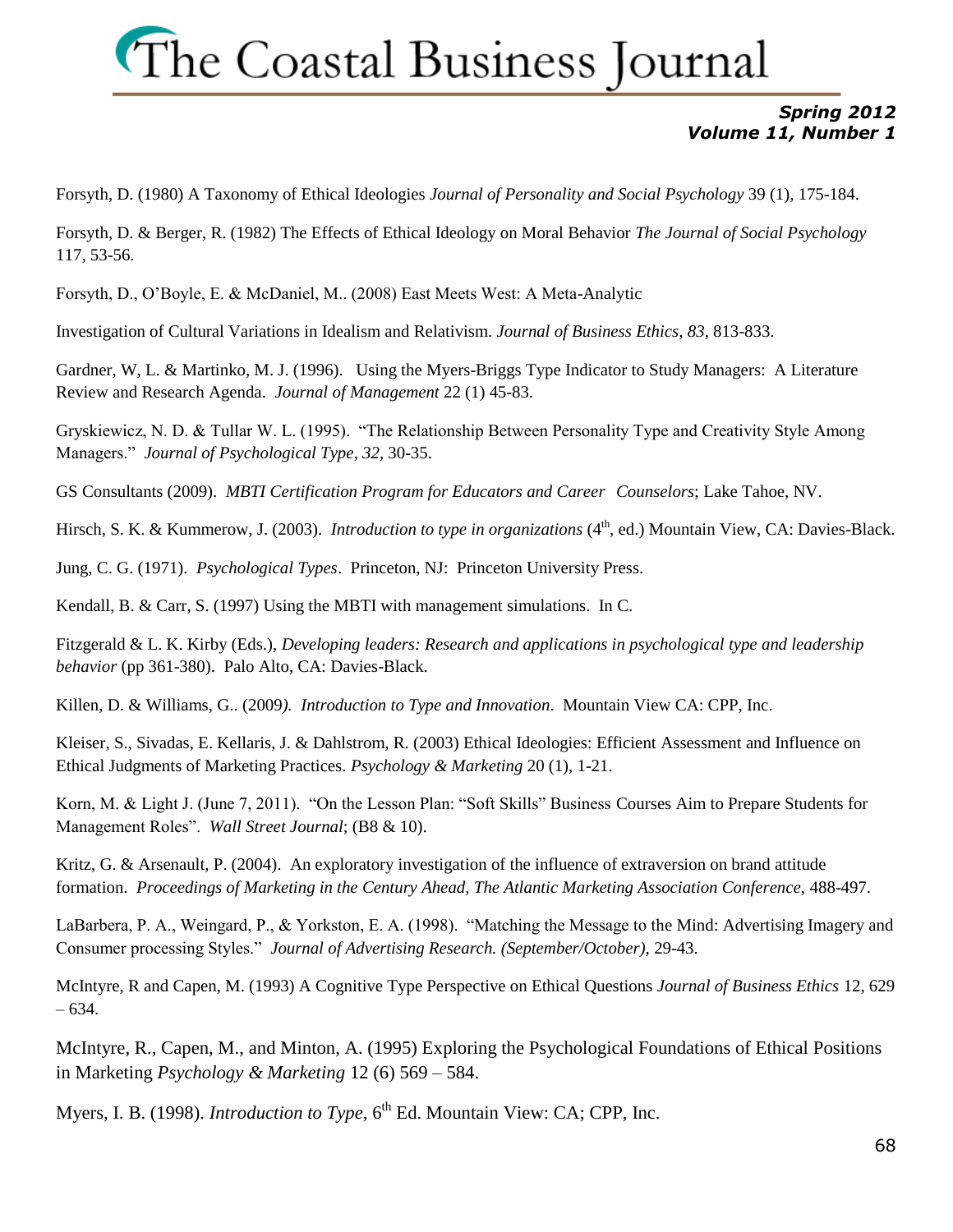#### *Spring 2012 Volume 11, Number 1*

Myers, I. B., McCaulley, M. H., Quenk, N. L. & Hammer, A. L. (1998). *MBTI Manual: a guide to the development and use of the Myers-Briggs type indicator*. 3rd Ed. Mountain View, CA: CPP, Inc.

Myers, K. & Kirby, L. (1995). *Introduction to Type: Dynamics and Development*. Mountain View, CA: CPP, Inc.

Osborn, T. N., Osborn, D. B. & Twillman, B. (1996). MBTI, FIRO-B and NAFTA: Psychological Profiles of Not-So-Distant Business Neighbors. *Journal of Psychological Type*, 36, 3-15.

Osland, J. S., Kolb, D. A., Rubin, I. M., & Turner, M. E. (2007). *Organizational Behavior: An experiential approach*, 8th Ed. Englewood Cliffs, NJ: Prentice-Hall.

Perri, D. Callanan, G., Rotenberry, P. & Oehlers, P. (2009) Education and Training in Ethical Decision Making: Comparing Context and Orientation *Education and Training* 51 (1): 70-83.

Podolny, J. M. (2009). The Buck Stops (and Starts) at Business School. *Harvard Business Review*. (June); 62- 67.

Quenk, N. L. (2000). *Essentials of the Myers-Briggs Type Indicator Assessment*. New York: Wiley & Sons.

Reiter, N. (2007) Work Life Balance: What DO You Mean? *The Journal of Applied Behavioral Science* 43 (2), 273-294.

Shane S. (2010). *Born Entrepeneurs, Born Leaders: How Your Genes Affect Your Work Life*. New York: Oxford Press.

Stumpf, S. A. & Mullen, T. P. (1992*). Taking Charge: Strategic Leadership in the Middle Game*. Englewood Cliffs: NJ: Prentice-Hall.

Steenhaut, S. & van Kenhove. P. (2006) An Empirical Investigation of the Relationships among a Consumer's Personal Values, Ethical Ideology and Ethical Beliefs. *Journal of Business Ethics, 64*, 137-155.

Quenk, N. L. (2000). *Essentials of Myers-Briggs Indicator Instrument*. John Wiley & Sons, Inc.; New York: New York.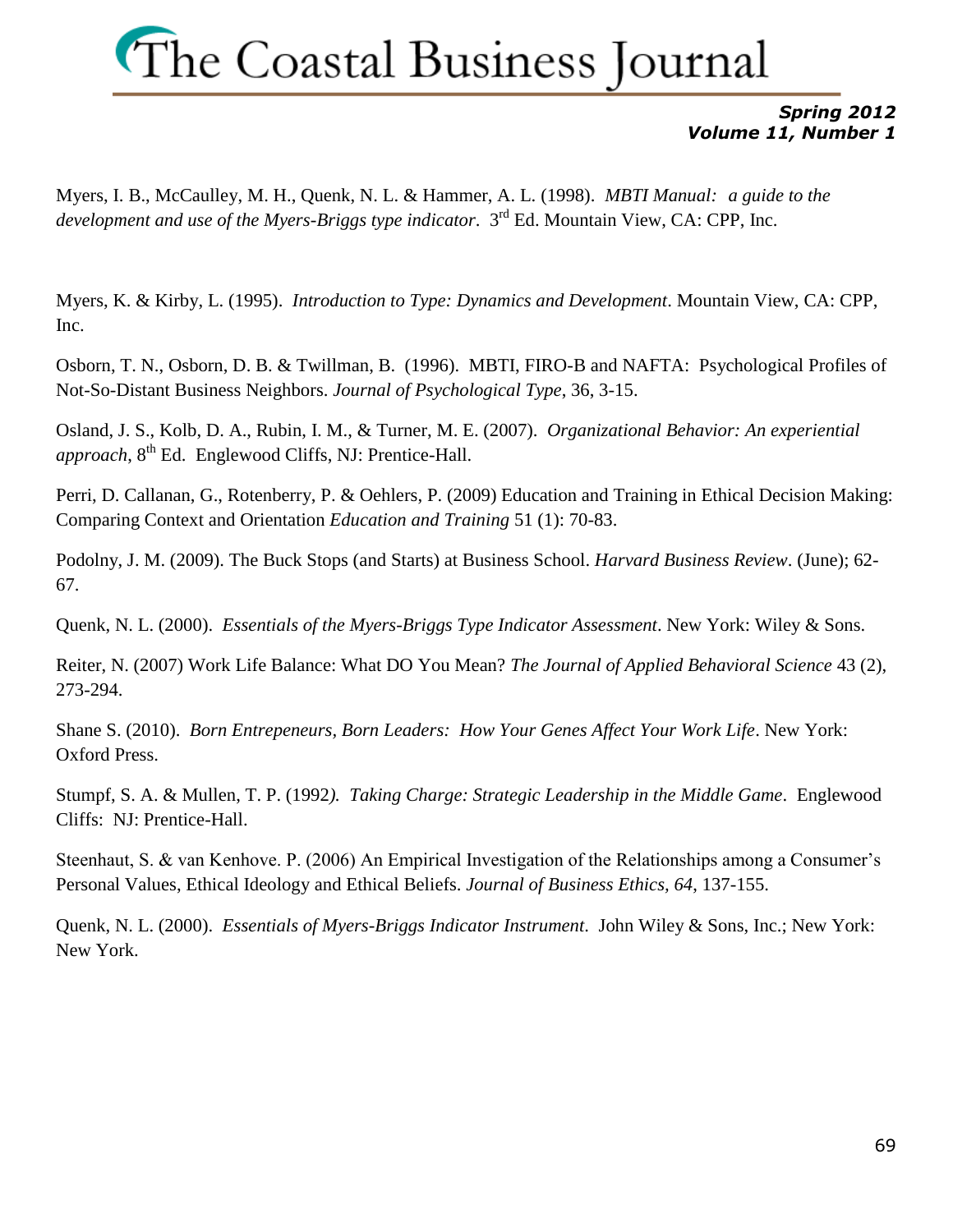

#### *Spring 2012 Volume 11, Number 1*

#### **APPENDIX: THE ETHICAL POSITION QUESTIONNAIRE**

**GENERAL BELIEFS** NAME & ID

Instructions: Below is a series of statements designed to allow you to indicate the extent of which you agree with each statement. In answering, use the following response scale and write the number corresponding to your level of agreement with each statement in the space provided beside that statement.

|          |                   |               |                | Completely Largely Moderately Slightly Neither agree Slightly Moderately Largely Completely |       |       |       |       |
|----------|-------------------|---------------|----------------|---------------------------------------------------------------------------------------------|-------|-------|-------|-------|
| disagree | disagree disagree |               |                | disagree nor disagree                                                                       | agree | agree | agree | agree |
|          |                   | $\mathcal{R}$ | $\overline{4}$ | $5^{\circ}$                                                                                 | 6     |       |       |       |

\_\_\_\_\_ 1. A person should make certain that their actions never intentionally harm another even to a small degree.

- \_\_\_\_\_ 2. Risks to another should never be tolerated, irrespective of how small the risks might be.
- \_\_\_\_\_ 3. The existence of potential harm to others is always wrong, irrespective of the benefits to be gained.
- \_\_\_\_\_ 4. One should never psychologically or physically harm another person.
- 5. One should not perform an action which might in any way threaten the dignity and welfare of another individual.
- \_\_\_\_\_ 6. If an action could harm an innocent other, it should not be taken.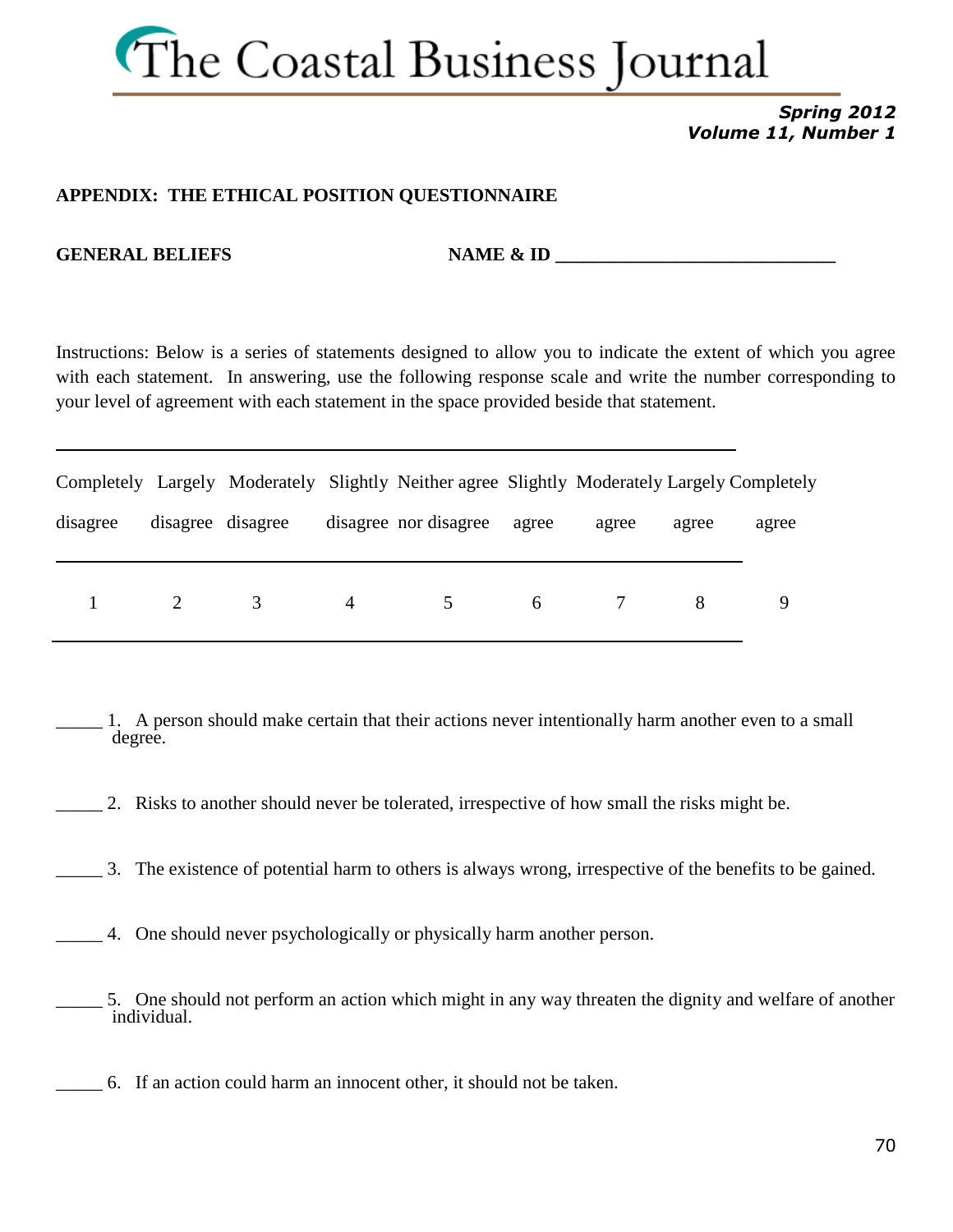#### *Spring 2012 Volume 11, Number 1*

- \_\_\_\_\_ 7. Deciding whether or not to perform an act by balancing the positive consequences of the act against the negative consequences of the act is immoral.
- \_\_\_\_\_ 8. The dignity and welfare of people should be the most important concern in any society.
- \_\_\_\_\_ 9. It is never necessary to sacrifice the welfare of others.
- \_\_\_\_\_10. Moral actions are those which closely match the ideals of the most "perfect" action.
- \_\_\_\_\_11. There are no ethical principles that are so important that they should be a part of any code of ethics.
- 12. What is ethical varies from one situation to another.
- 13. Moral standards should be seen as being individualistic; what one person considers to be moral may be judged to be immoral by another person.
	- 14. Different types of moralities cannot be compared to "rightness."
- \_\_\_\_\_15. Questions of what is ethical for everyone can never be resolved since what is moral or immoral is up to the individual.
- \_\_\_\_\_16. Moral standards are simple personal rules which indicate how a person should behave, and are not to applied in making judgments of others.
- 17. Ethical considerations in interpersonal relations are so complex that individuals should be allowed to formulate their own individual codes.
- \_\_\_\_\_18. Rigidly codifying an ethical option that prevents certain types of actions could stand in the way of better human relations and adjustments.
- \_\_\_\_\_19. No rule concerning lying can be formulated; whether a lie is permissible or not permissible totally depends upon the situation.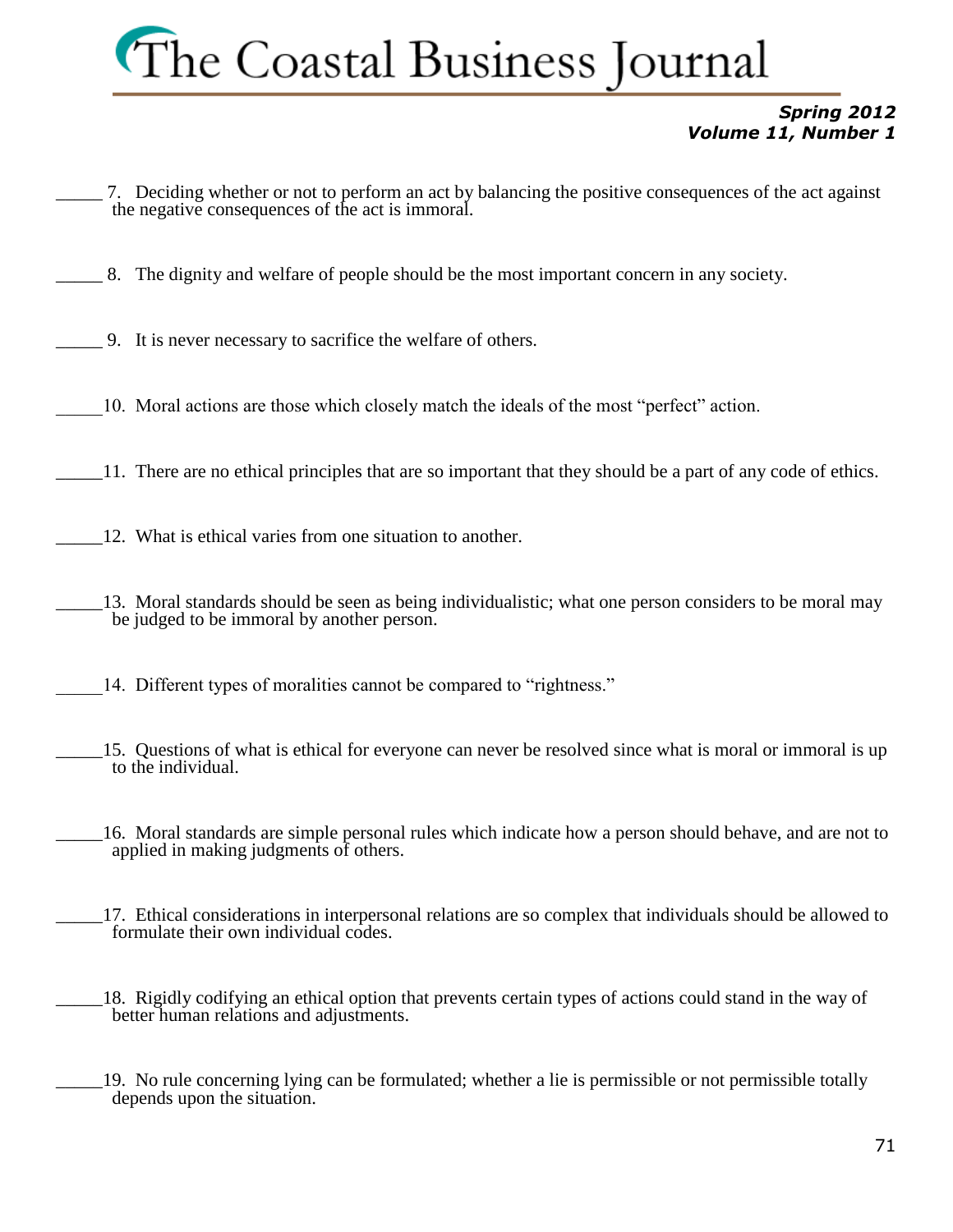

*Spring 2012 Volume 11, Number 1*

\_\_\_\_\_20. Whether a lie is judged to be moral or immoral depends upon the circumstances surrounding the action.

Adapted from Forsyth, D. 1980. A taxonomy of ethical ideologies. *Journal of Personality and Social Psychology* 39(1):175-184.

#### **ABOUT THE AUTHORS**

Peter Oehlers is an Associate Professor of Accounting at West Chester University. He received his DBA from Louisiana Tech University and is a CPA and a CMA. His research interests are in the areas of ethical ideology, identity theft, and cost allocation.

Paul Arsenault is the Chair and Professor of Marketing at West Chester University. He received a Ph.D. from Temple University in Psychology. His research interests are in the areas of personality, leadership, innovation and consumer behavior.